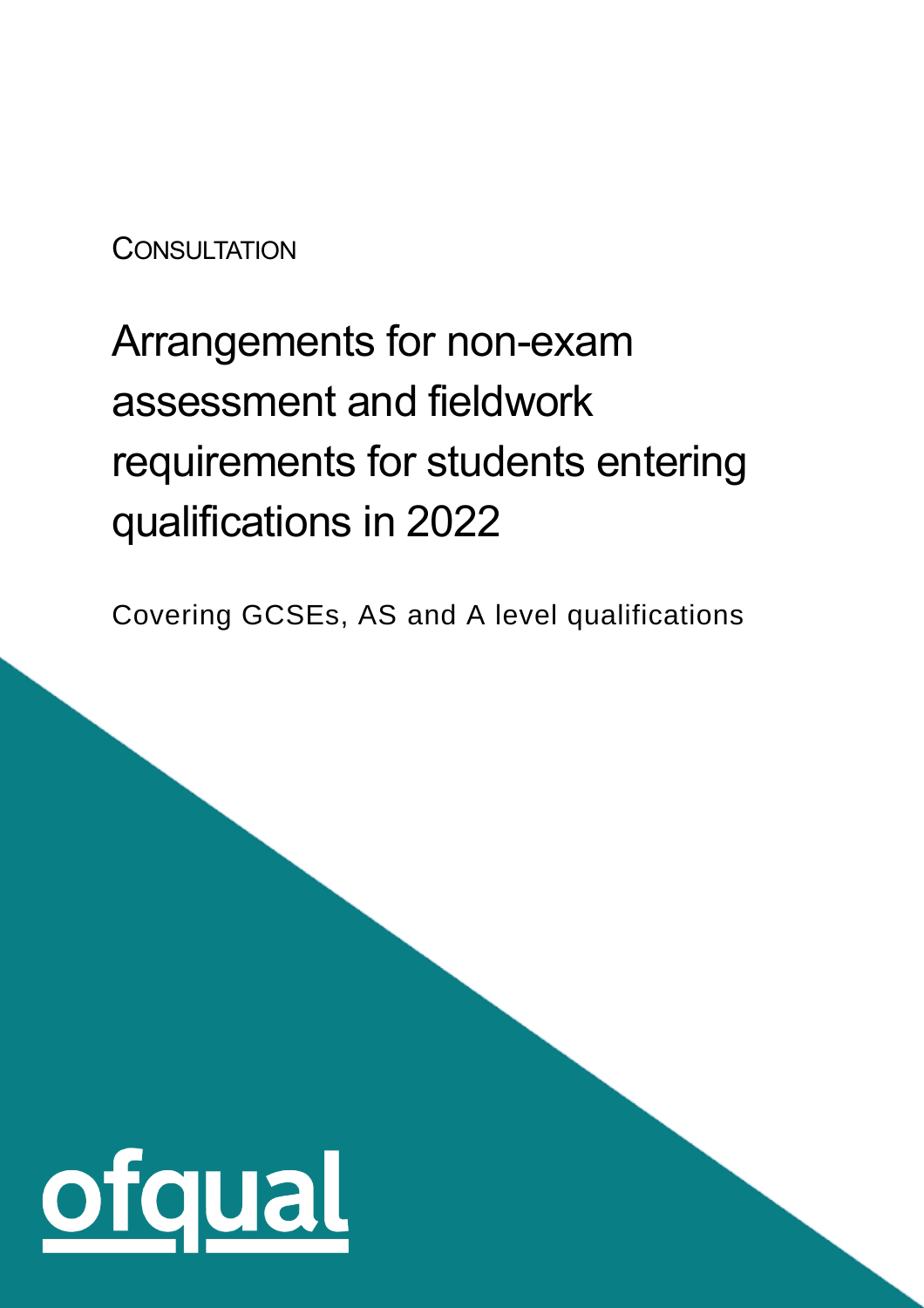# **Contents**

| The identity of the data controller and contact details of our Data Protection Officer  39 |
|--------------------------------------------------------------------------------------------|
|                                                                                            |
|                                                                                            |
|                                                                                            |
|                                                                                            |
|                                                                                            |
|                                                                                            |
|                                                                                            |
|                                                                                            |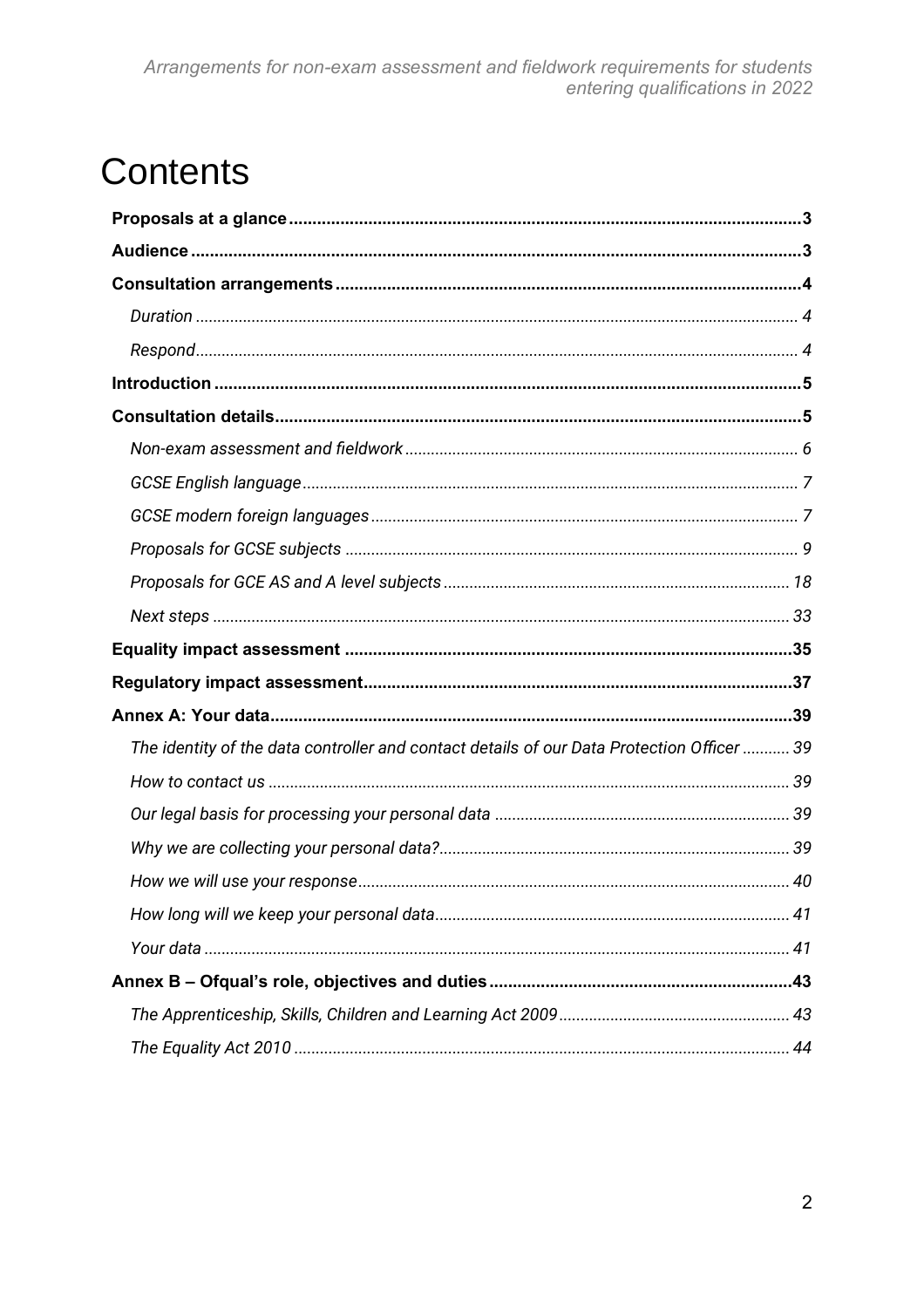# <span id="page-2-0"></span>Proposals at a glance

We are consulting on the arrangements for non-exam assessment (NEA) and fieldwork activities in some GCSE, AS and A level subjects that will be undertaken by students taking exams in summer 2022. We are making our proposal in the context of the coronavirus (COVID-19) pandemic.

We are seeking views on our proposal that we carry forward changes agreed for summer 2021 for some subjects to take account of any public health restrictions relating to coronavirus (COVID-19) that might be in place during the next academic year.

This consultation covers:

- non-exam assessments in dance, design and technology, drama (and theatre), film studies, food preparation and nutrition, media studies, music, music technology, and physical education (PE)
- fieldwork activities in geography, geology and environmental science
- assessment of speaking skills in GCSE modern foreign languages (MFL)
- assessment of spoken language in GCSE English language

We are seeking views specifically on arrangements for the GCSE, AS and A level subjects set out above, and would invite respondents to confine responses to this consultation to those subjects only.

We are not seeking views on other subiects at this time, although we recognise that students, teachers and exam boards may have views about them. Further information and, where necessary, consultations on any proposed changes to other GCSE, AS and/or A levels will follow.

We will read all responses to this consultation, but will not include in our analysis any responses about subjects that are not the focus of this consultation.

# <span id="page-2-1"></span>Audience

This consultation is open to anyone who wishes to respond. It will be of most interest to:

- students who will be taking GCSE, AS or A level exams in summer 2022
- teachers of those qualifications
- exam boards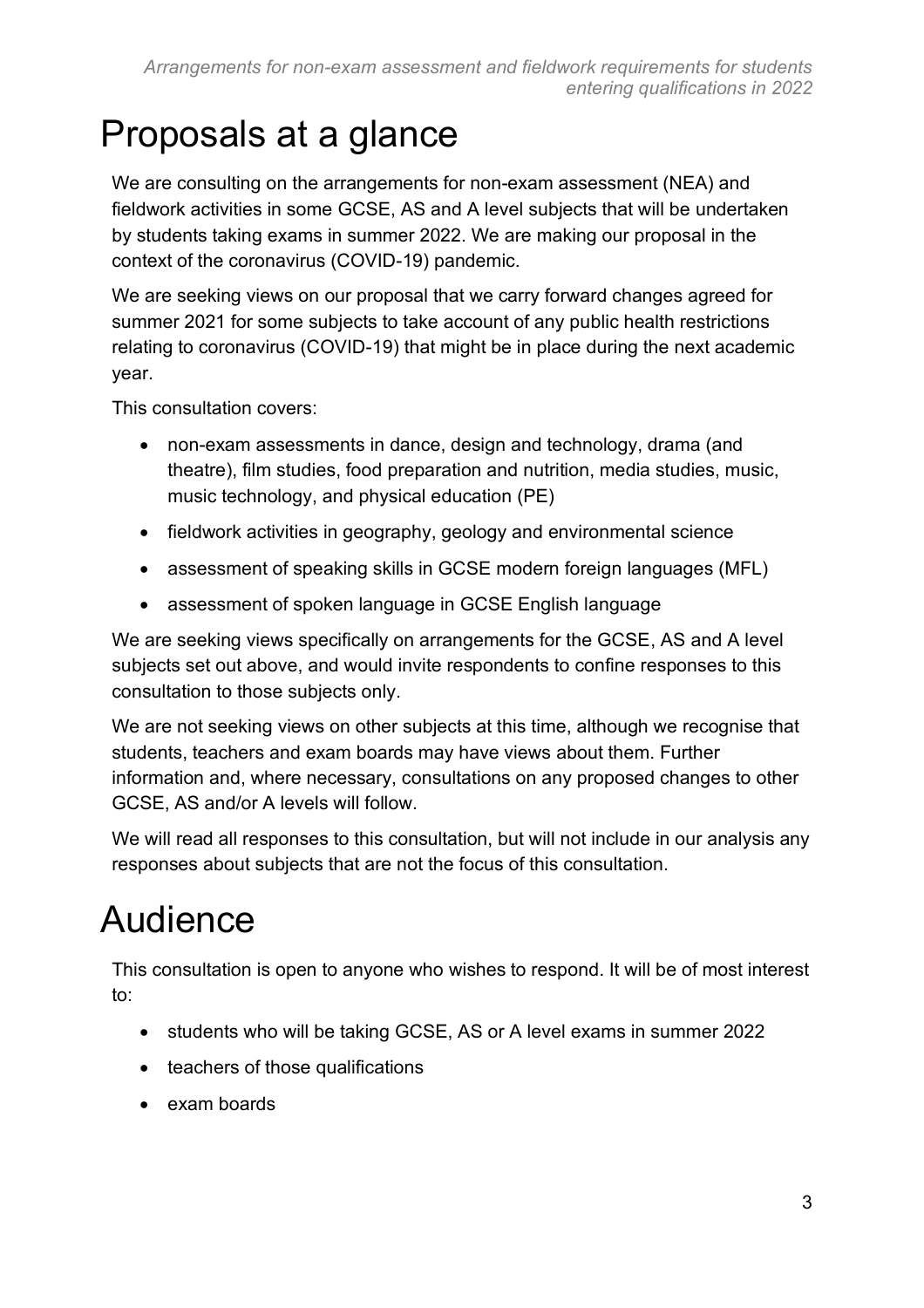# <span id="page-3-0"></span>Consultation arrangements

### <span id="page-3-1"></span>Duration

This consultation will be open from 11am on Friday 14 May and will end on Friday 28 May at 11.45pm.

### <span id="page-3-2"></span>Respond

Please respond to this consultation by [completing the](https://ofqual.citizenspace.com/public/consultation-template-2022-nea-consultation) online survey on our [consultation page.](https://ofqual.citizenspace.com/public/consultation-template-2022-nea-consultation)

For information on how we will use and manage your data, please see [Annex A:](#page-38-0)  [Your data.](#page-38-0)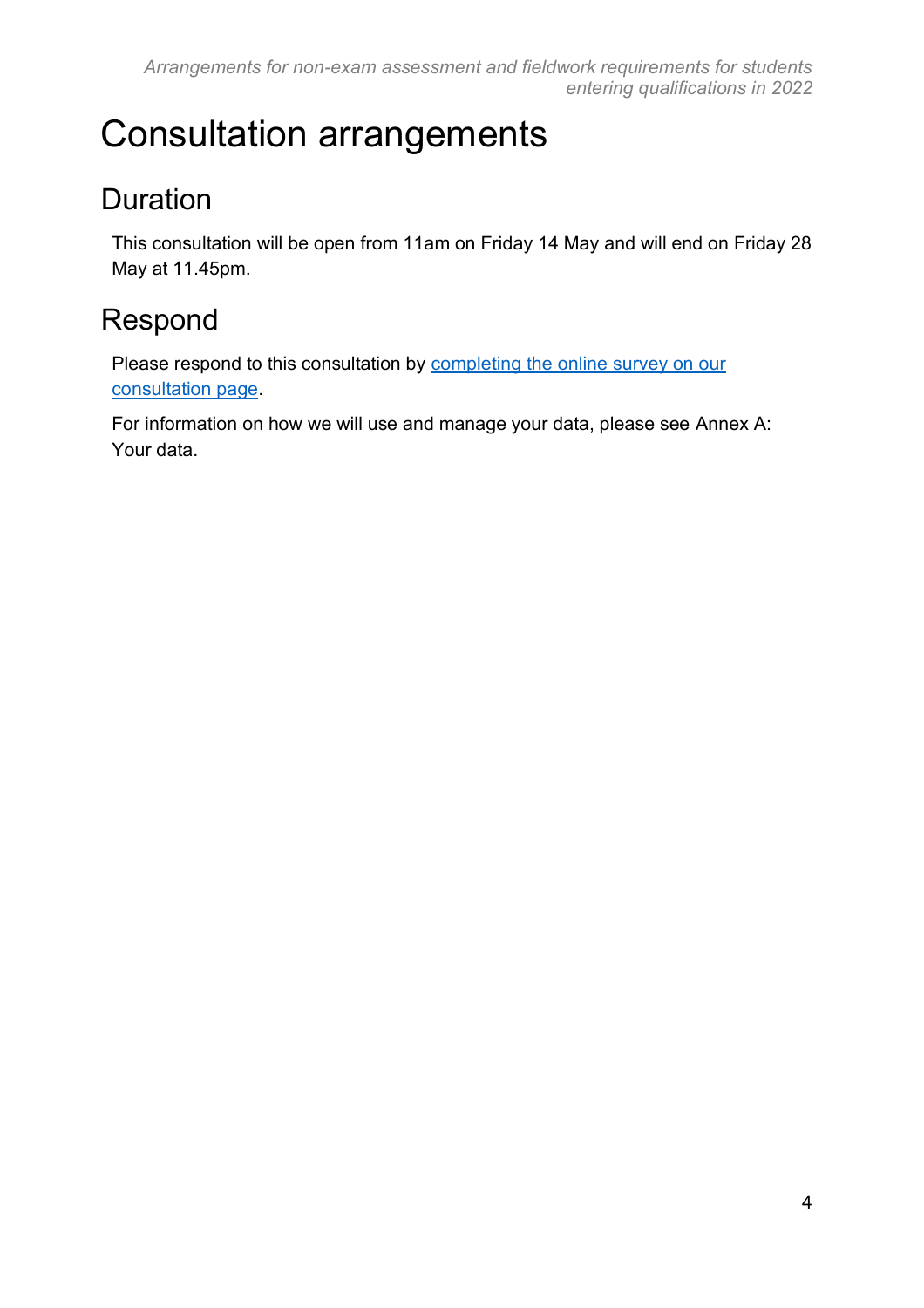# <span id="page-4-0"></span>Introduction

Government policy is that exams and assessments will go ahead in summer 2022.

Together with DfE, we are considering the arrangements for assessments and examinations in 2022 in the context of the coronavirus (COVID-19) pandemic. There is some uncertainty about the extent of any public health restrictions that will be in place during the next academic year. We understand that teachers and students want as much certainty as possible, as soon as possible, about the assessment arrangements for students entering the qualifications in summer 2022. Following this consultation, we will be able to provide some certainty.

Last year, following [a public consultation,](https://www.gov.uk/government/consultations/proposed-changes-to-the-assessment-of-gcses-as-and-a-levels-in-2021) we implemented a range of changes to the way some of the GCSEs, AS and A levels that we regulate were to be assessed in the academic year 2020 to 2021. This was in response to disruption caused by COVID-19.

The changes we introduced were made to:

- free up teaching time and, in some instances, reduce what needed to be taught
- take account of public health restrictions that could have had an impact on the way the assessments could be conducted

We are now consulting on the extent to which the 2020 to 2021 changes to nonexam assessment (NEA) in certain subjects and fieldwork requirements should be carried forward to 2021 to 2022.

We recognise that students, teachers and the exam boards need as much information about next year's assessment and exam arrangements as possible, to prepare for the next academic year. Consultations on any other proposed changes to GCSE, AS or A levels will follow.

# <span id="page-4-1"></span>Consultation details

We are seeking views on whether the arrangements put in place for NEA and fieldwork activities in specific subjects for 2021 should be carried forward for 2022.

For 2021, we introduced a range of measures for subjects for which we believed there could be particular challenges in completing the normal NEA and fieldwork requirements. In many cases, those changes gave exam boards the option to put in place alternative assessment arrangements to allow teachers to decide how best to support their students, given their facilities and any public health restrictions in place at the time.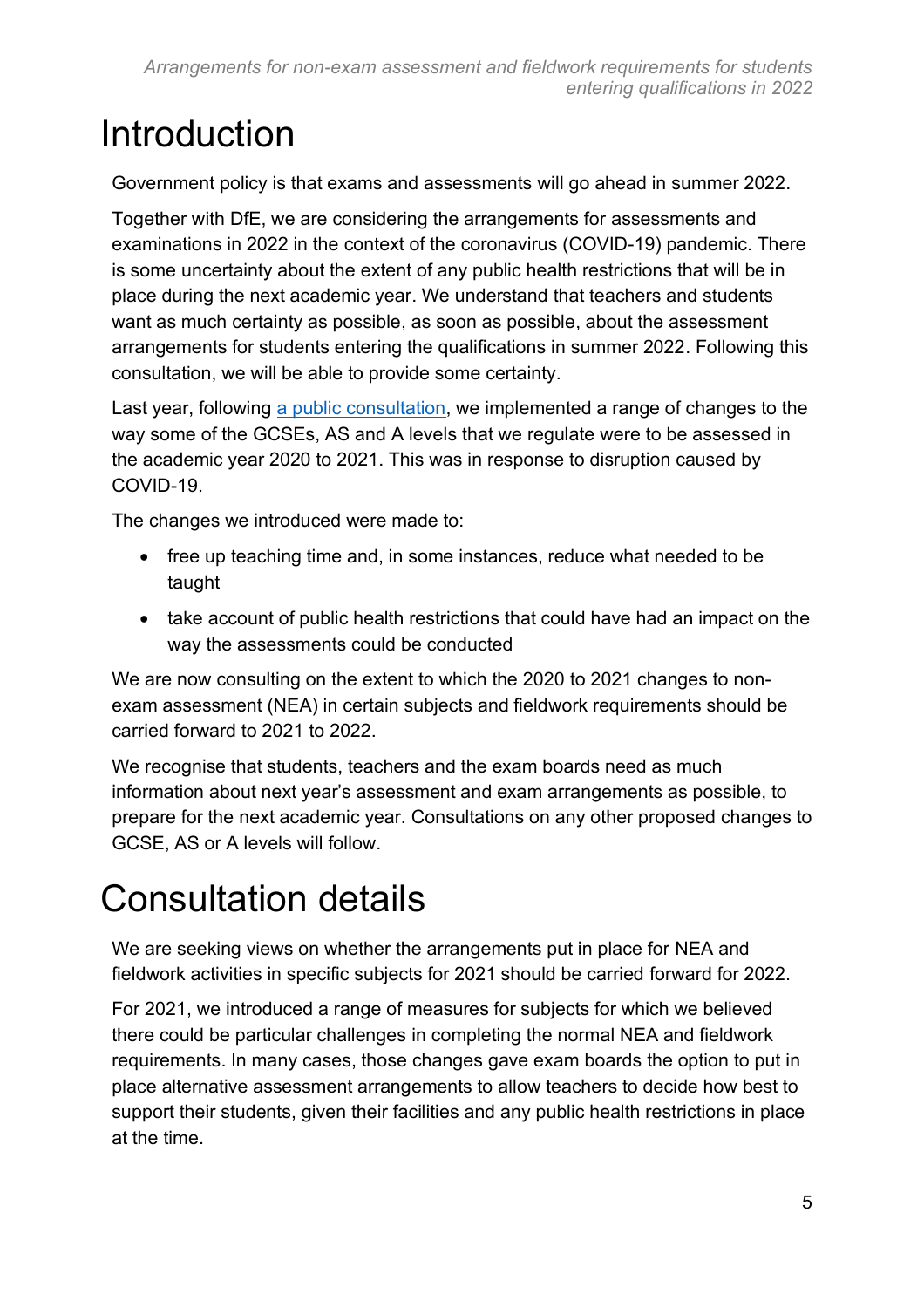The extent to which public health restrictions will continue, or might need to be reintroduced or strengthened, in the next academic year is not yet certain. However, some subject requirements, particularly those that require group activities or the use of specific pieces of equipment, could be more difficult for students to undertake and for teachers to supervise if restrictions such as social distancing continue.

### <span id="page-5-0"></span>Non-exam assessment and fieldwork

In many subjects, preparation and work for NEA takes place in the summer term of the first year of the course of study. This preparation and work will be happening this term for students who will be taking their exams in 2022. We believe it is necessary to consult on arrangements for those subjects now in order to provide certainty for students, teachers and exam boards in June.

This also applies to fieldwork activities in qualifications, such as geography, that have to be taken over a mandated number of occasions and outside of school or college premises. These activities might be difficult to arrange due to public health restrictions. While some activities might be possible on school or college premises, this will vary from place to place. We recognise that fieldwork is an important feature of these qualifications and we encourage centres to engage with fieldwork wherever possible. However, we do not believe it is appropriate to retain mandatory requirements in the current circumstances.

We are, therefore, proposing to carry forward the majority of changes and permissions for flexibility relating to non-exam assessment that we put in place for 2021. This proposal relates to subjects where we believe a decision is needed before the end of the current academic year.

These changes, which were designed to respond to the impact that the pandemic was having on teaching and on assessment in these subjects, meant, for example:

- permitting greater flexibility in the evidence presented for design and technology and physical education (PE) qualifications
- relaxing requirements for group work in dance, drama and theatre, and music qualifications
- permitting demonstrations of the use of machinery, tools and processes in design and technology and engineering qualifications
- reducing the requirements for GCSE food preparation and nutrition to 1 task in order to enable students to progress with their work under public health restrictions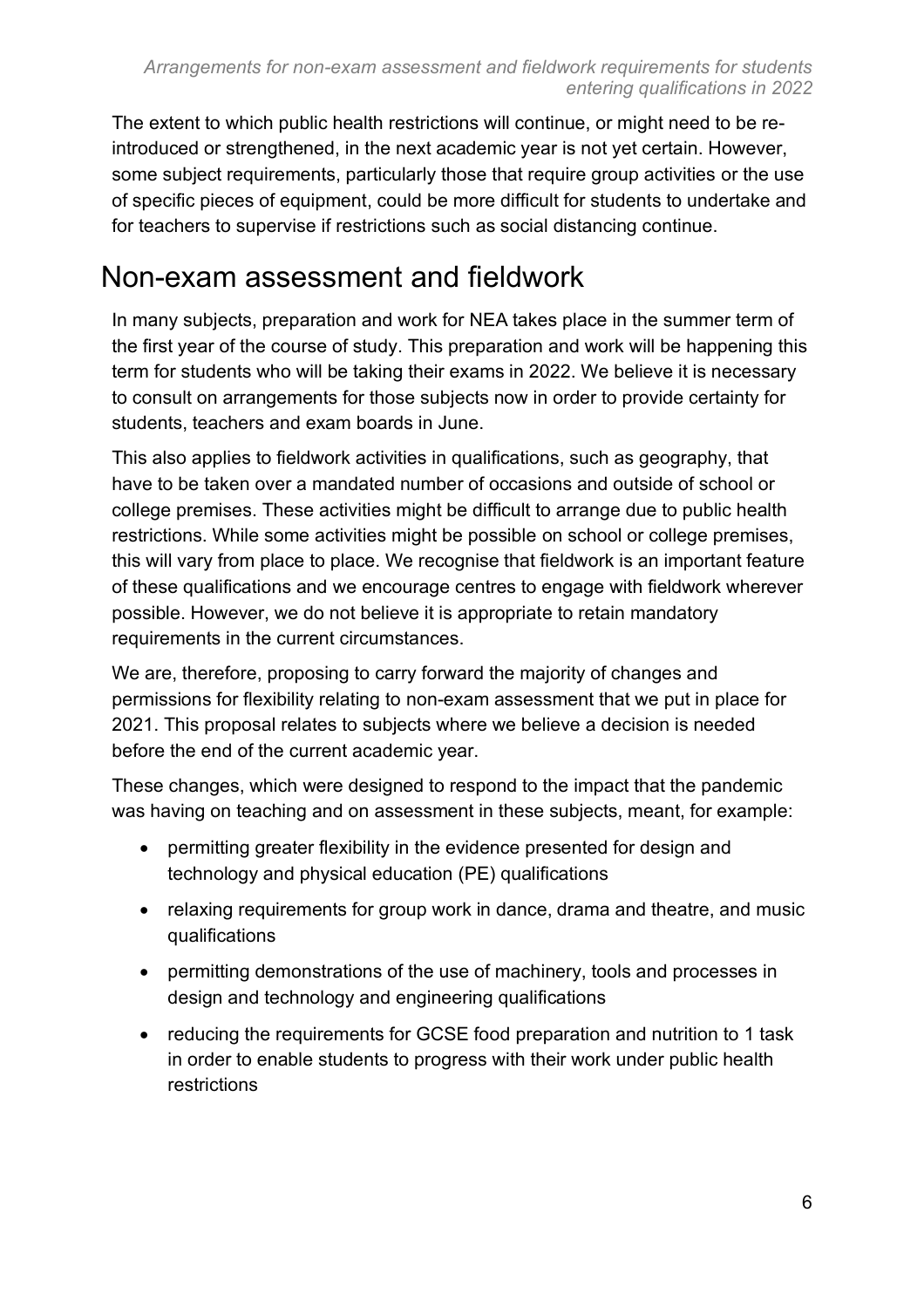• lifting the mandatory requirement for a number of days of fieldwork outside of the school premises in geography, geology and environmental science qualifications

### <span id="page-6-0"></span>GCSE English language

We propose to carry forward the arrangements for GCSE English language spoken language assessments, where we removed the requirement for teachers to record a sample of their students taking their spoken language assessments. We are aware that teachers may conduct these assessments at any point during the course and, therefore, they will need certainty about whether recordings are required and the potential impact public health restrictions might have on making such recordings.

### <span id="page-6-1"></span>GCSE modern foreign languages

For qualifications awarded in 2021, we made 2 changes to the assessment of GCSE modern foreign languages (MFL) qualifications: in relation to the use of vocabulary in assessments and the assessment of spoken language.

### *Use of vocabulary in assessments*

We propose to carry forward to summer 2022 the changes we made in respect of the use of vocabulary. These changes allow awarding organisations greater flexibility by removing the specific requirement that exists in other years for the assessments to use vocabulary that is not on the vocabulary lists.

We believe that a decision on this is necessary at this time to enable exam boards to prepare examination materials.

### *The assessment of spoken language*

For 2021, we removed the assessment of spoken language from the calculation of the overall qualification result (the 9 to 1 grade). Instead we put in place flexible requirements for the assessment of spoken language by teachers against common criteria. The teacher's assessment of spoken language in 2021 will be marked on a 3-point scale – pass, merit, distinction (or not classified). The results will be reported separately alongside the 9 to 1 grade when results and certificates are issued.

In our consultation on the arrangements for students taking exams in 2021, teachers' responses to our proposed MFL changes expressed concern that students' achievements in oral skills would not count towards the final grade and that they would therefore wish to see a return the usual arrangements as soon as possible.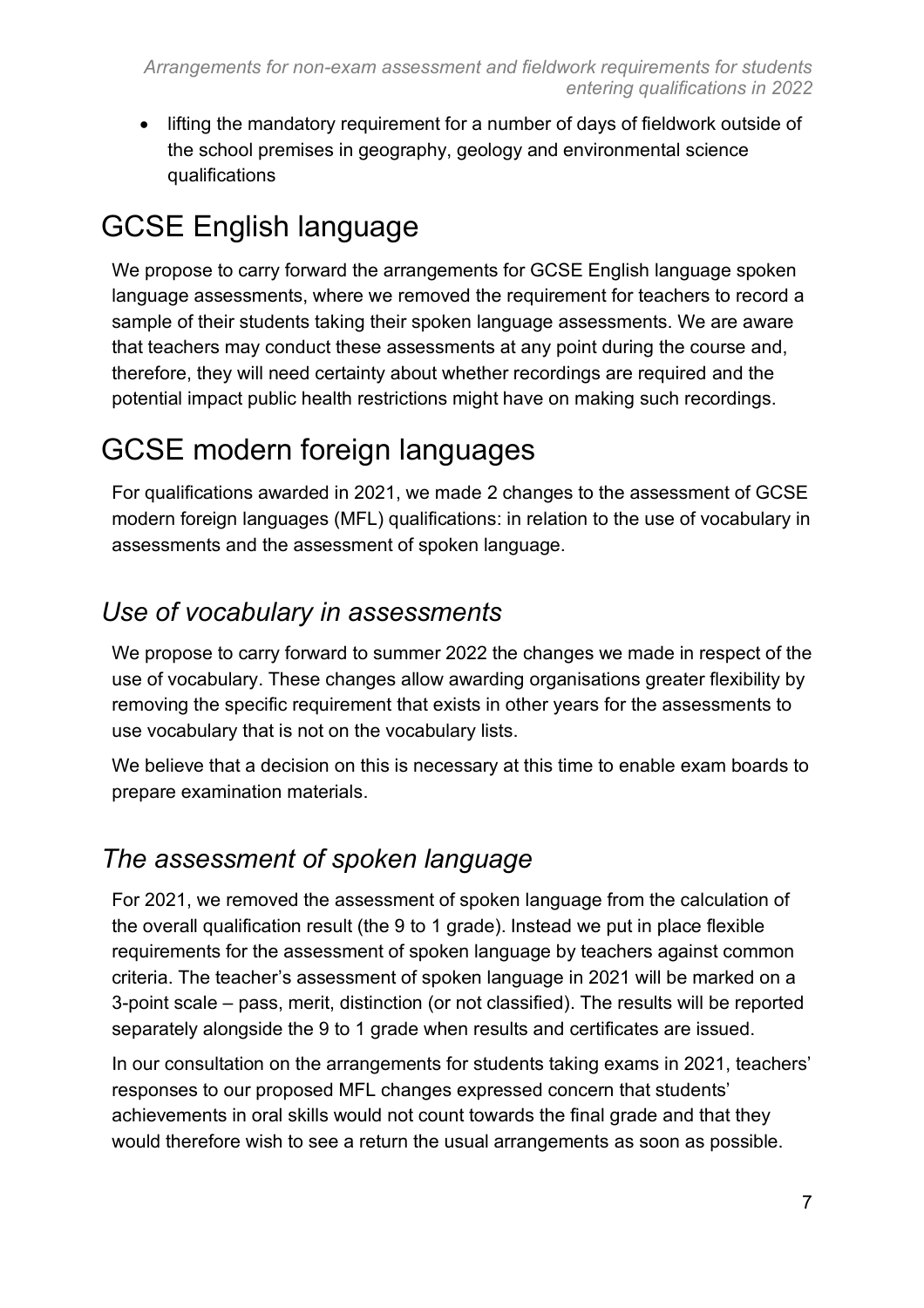We agree that it is preferable to revert to the assessment of spoken language as part of the overall qualification grade as soon as possible. We currently anticipate that it will be possible to conduct speaking assessments in the normal way in 2022. Therefore, it will be reasonable to require exam boards to make separate speaking assessments available in 2022.

However, it is not possible to predict the course of the pandemic over the next year. It remains possible that public health restrictions will mean it is not practicable to conduct speaking assessments in the normal way.

In the circumstances, although we do not currently think it is appropriate to carry forward to 2022 the endorsement arrangements we put in place for spoken language assessment in 2021, we recognise that it might become necessary to do so.

We propose that:

- spoken language for GCSE MFL qualifications in 2022 will be assessed in the normal way so long as this remains practicable (other than the proposal outlined for the use of vocabulary)
- if it is not practicable to assess spoken language in the normal way in 2022, spoken language will be assessed by teachers using the endorsement approach set out in the [2021 Subject Level Conditions for GCSE MFL](https://assets.publishing.service.gov.uk/government/uploads/system/uploads/attachment_data/file/933254/GCSE_Subject_Level_Conditions_and_Requirements_for_Modern_Foreign_Languages_and_Certificate_Requirements__2021_.pdf)  [qualifications](https://assets.publishing.service.gov.uk/government/uploads/system/uploads/attachment_data/file/933254/GCSE_Subject_Level_Conditions_and_Requirements_for_Modern_Foreign_Languages_and_Certificate_Requirements__2021_.pdf)
- we will make a final decision whether or not it is practicable to assess spoken language in the normal way no later than 31 January 2022

In the interim, we will continue to make available the common criteria for the assessment of spoken language which were first published with the 2021 Subject Level Conditions. We encourage teachers to use the criteria during the course of study. This will ensure teachers are well prepared if it becomes necessary to assess spoken language in accordance with those criteria.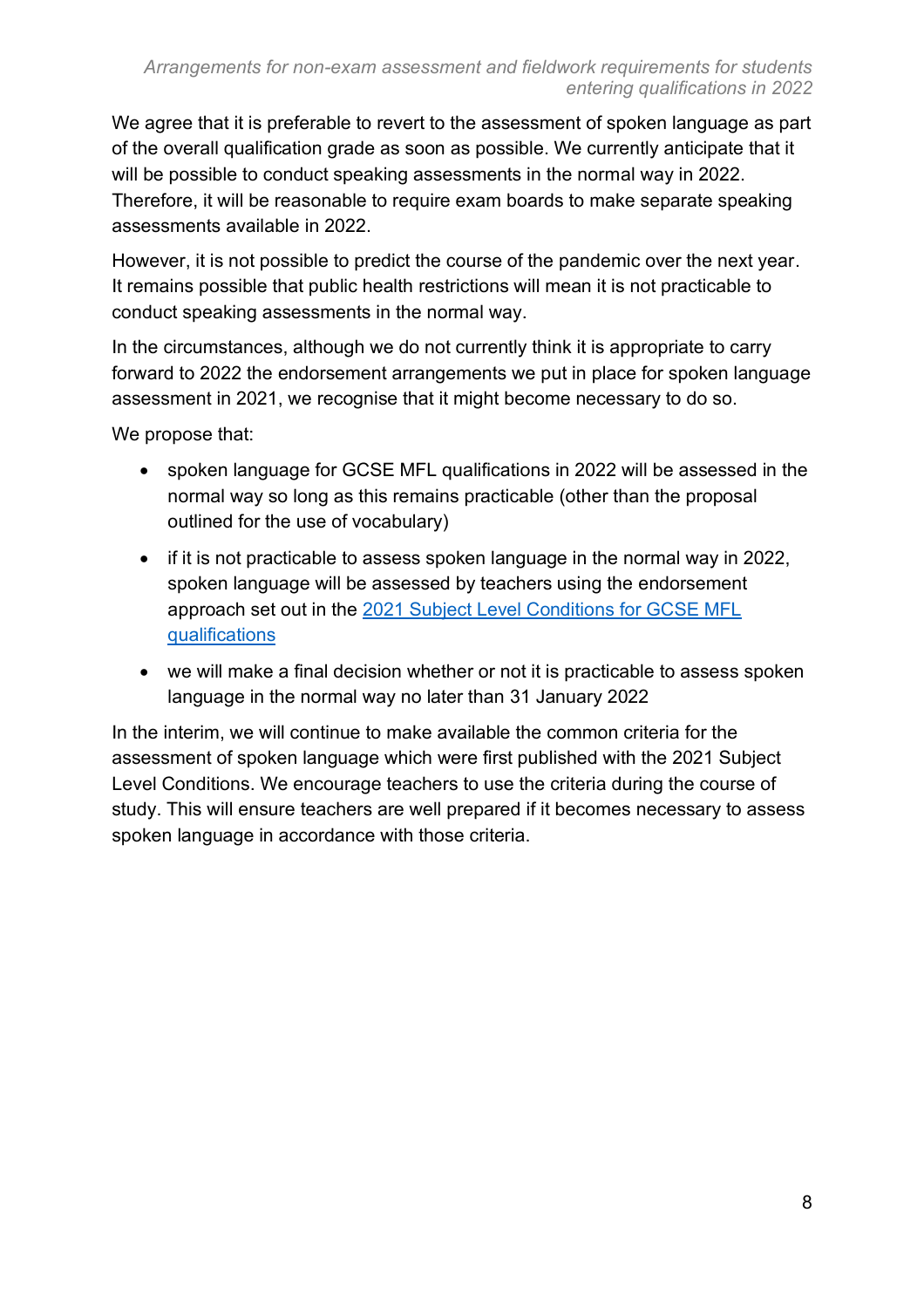### Proposals for GCSE subjects

<span id="page-8-0"></span>In this section, we summarise the arrangements we put in place for specified GCSE subjects in 2021 that we now propose to carry forward. For the avoidance of doubt, we propose that these changes should only apply to students who will be awarded the qualifications in summer 2022.

### *GCSE dance*

#### *GCSE dance: decision for 2021*

#### *Performance assessment*

Require each student to perform 1 or more dances with a combined duration of at least 1.5 minutes (if all solo performance) or 2 minutes (if including performance as part of a group).

No requirement for students to perform as part of a group.

Solo only performances should be designed to assess the full range of content expectations, with the exception of 'sensitivity to other dancers' and 'physical relationship to other dancers'.

Exam board to provide clarification about their requirements.

Requirement to submit complete and unedited audio-visual recording of the performed dances from the perspective of the audience.

#### *Choreography assessment*

Require each student to choreograph either a complete solo dance of at least 1.5 minutes in duration or a complete group dance of at least 2 minutes in duration, in response to an exam board set brief.

Permit exam board to accept alternative evidence to illustrate the intended final piece, the choreographic intent and how that was developed.

Alternative evidence may include:

- audio-visual recordings of complete performance
- audio-visual recordings of physical demonstration of key motifs with explanation of how they inform final piece
- original and non-original photographs, images, drawings or sketches with annotations to illustrate intentions
- written accounts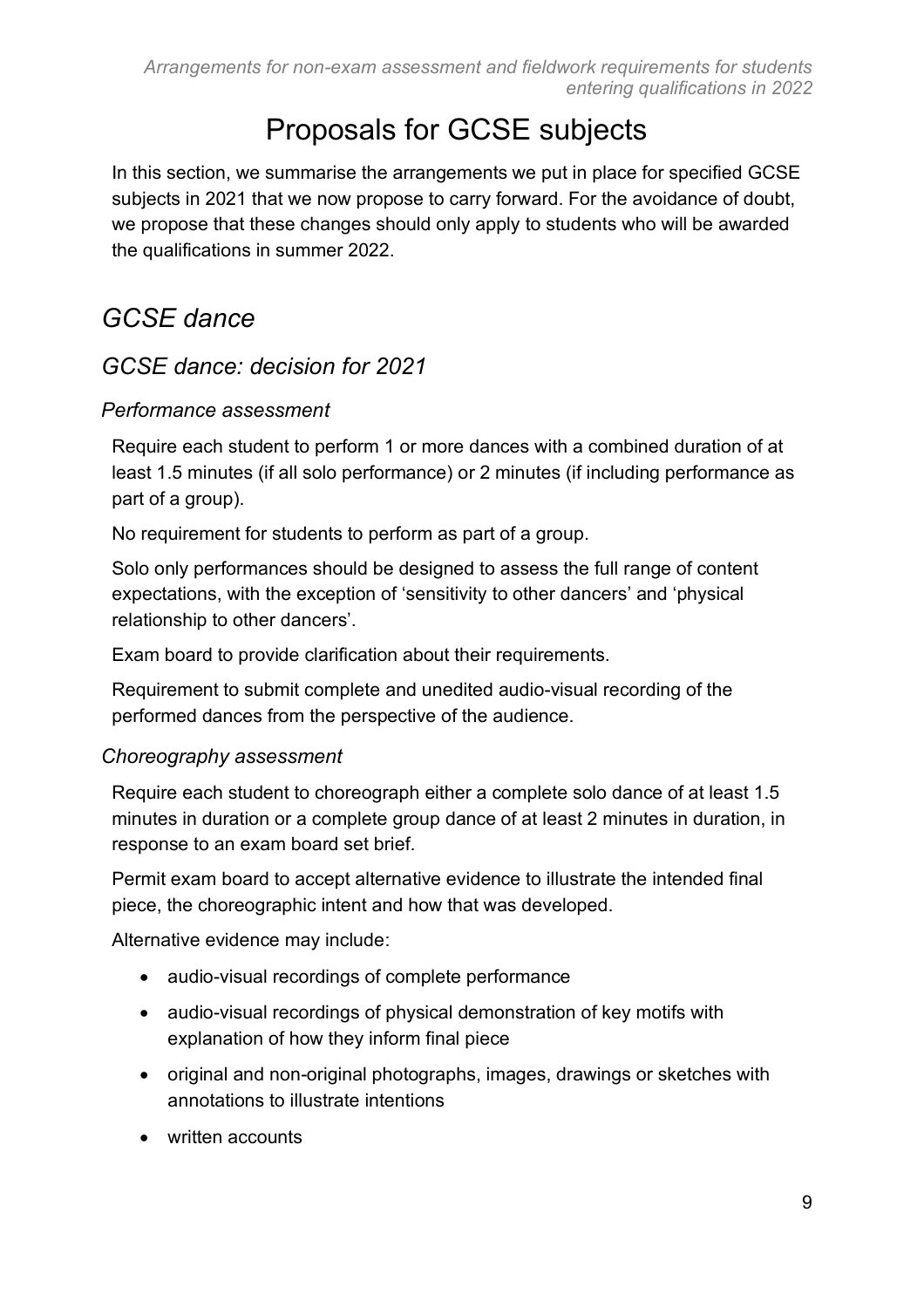• a video diary.

There is no requirement for the student to perform the choreographed dance or any physical demonstration of key motifs.

Exam board to provide clarification about their requirements.

#### *Both NEA components*

Permit both NEA components to be marked by the teacher and moderated by the exam board or to be marked directly by the exam board.

Exam board to provide clarification about their requirements.

#### *GCSE dance: proposal for 2022*

Carry forward in full for 2022.

### *GCSE design and technology*

### *GCSE design and technology: decision for 2021*

Permit exam boards to accept mock-ups and/or clear and detailed intentions of prototypes. Exam boards to provide clarification about their requirements.

Permit demonstration of using machinery, tools and/or processes.

### *GCSE design and technology: proposal for 2022*

Carry forward in full for 2022.

### *GCSE drama*

### *GCSE drama: decision for 2021*

Permit live performance statement to be satisfied through streamed or recorded performances.

Require exam boards to permit students to analyse and evaluate the work of others based on live theatre and/or streamed or recorded performances.

#### *Devised performance*

Require each student to participate as either a performer or designer in a devised performance of at least 1.5 minutes (for monologue), and/or 2 minutes (for duologue or group).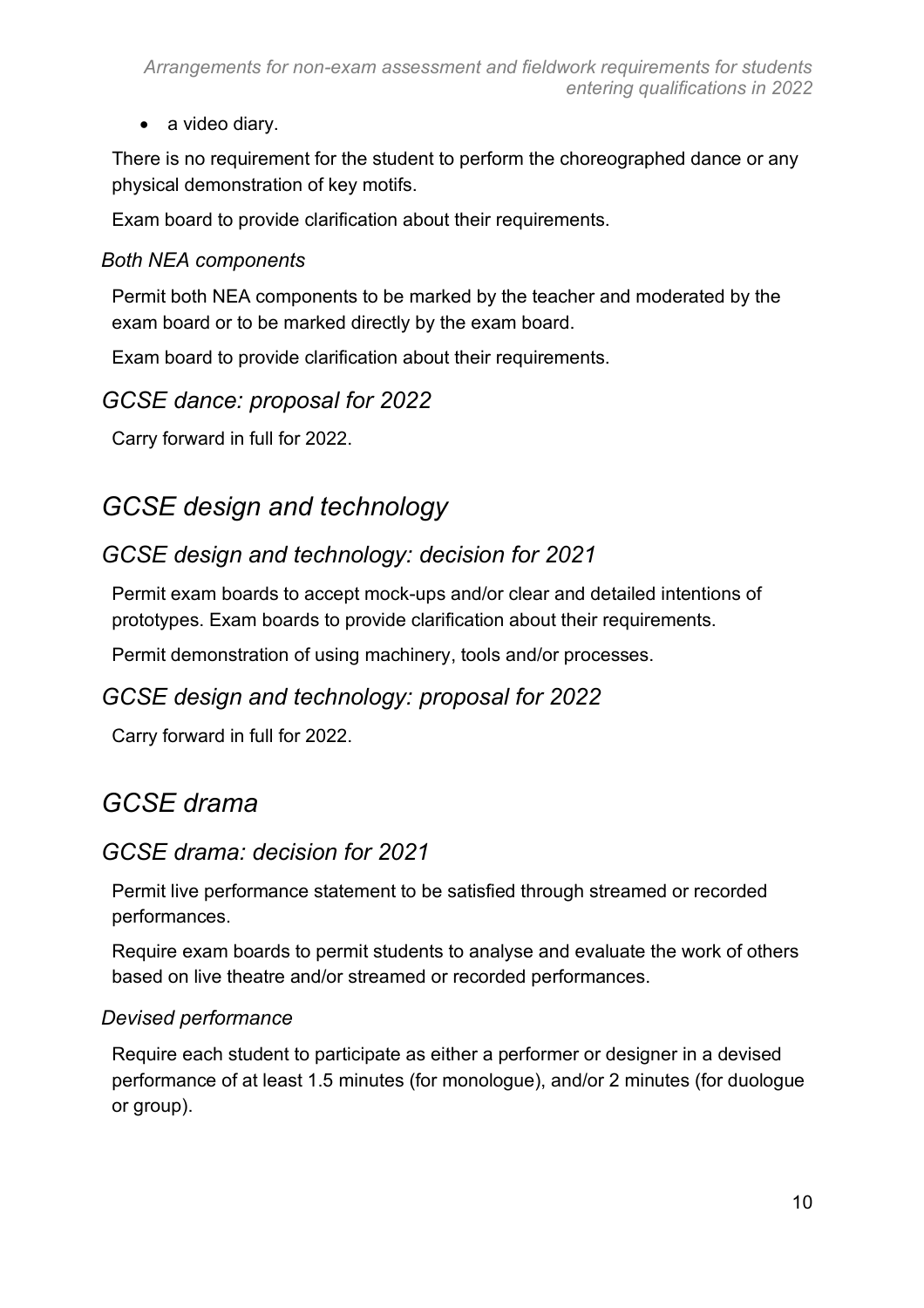Permit exam boards to accept alternative evidence to illustrate the intended final piece, the student's contribution to the creation and development of ideas, and their analysis and evaluation of their own work, as appropriate to the task.

Alternative evidence may include:

- audio-visual recordings of complete performance
- audio-visual recordings of physical demonstrations of key aspects with explanation of how they inform final piece
- original and non-original photographs, images, drawings or sketches with annotations to illustrate intentions for performance or design
- scripts
- written accounts
- a video diary

Exam boards to provide clarification about their requirements.

#### *Text based performance*

Require each student to participate as either a performer or designer in a text based performance of at least 1.5 minutes (for monologue), and/or 2 minutes (for duologue or group).

Require students to evidence their application of theatrical skills to realise artistic intentions, contribution to the creation and development of ideas, and analysis and evaluation of their own work, as appropriate to the task.

Permit evidence to include either a complete and unedited audio-visual recording of the text based performance and/or presentation of each discrete aspect/each student's individual contribution.

For performance, permit audio-visual recording of acting performance alone without need for fully designed set, lighting, or costumes.

For designers, permit alternative evidence that may include:

- prototype of relevant products
- original photographs, drawings or annotated sketches of designs
- annotated scripts
- videos or written accounts
- physical demonstrations

Exam boards to provide clarification about their requirements.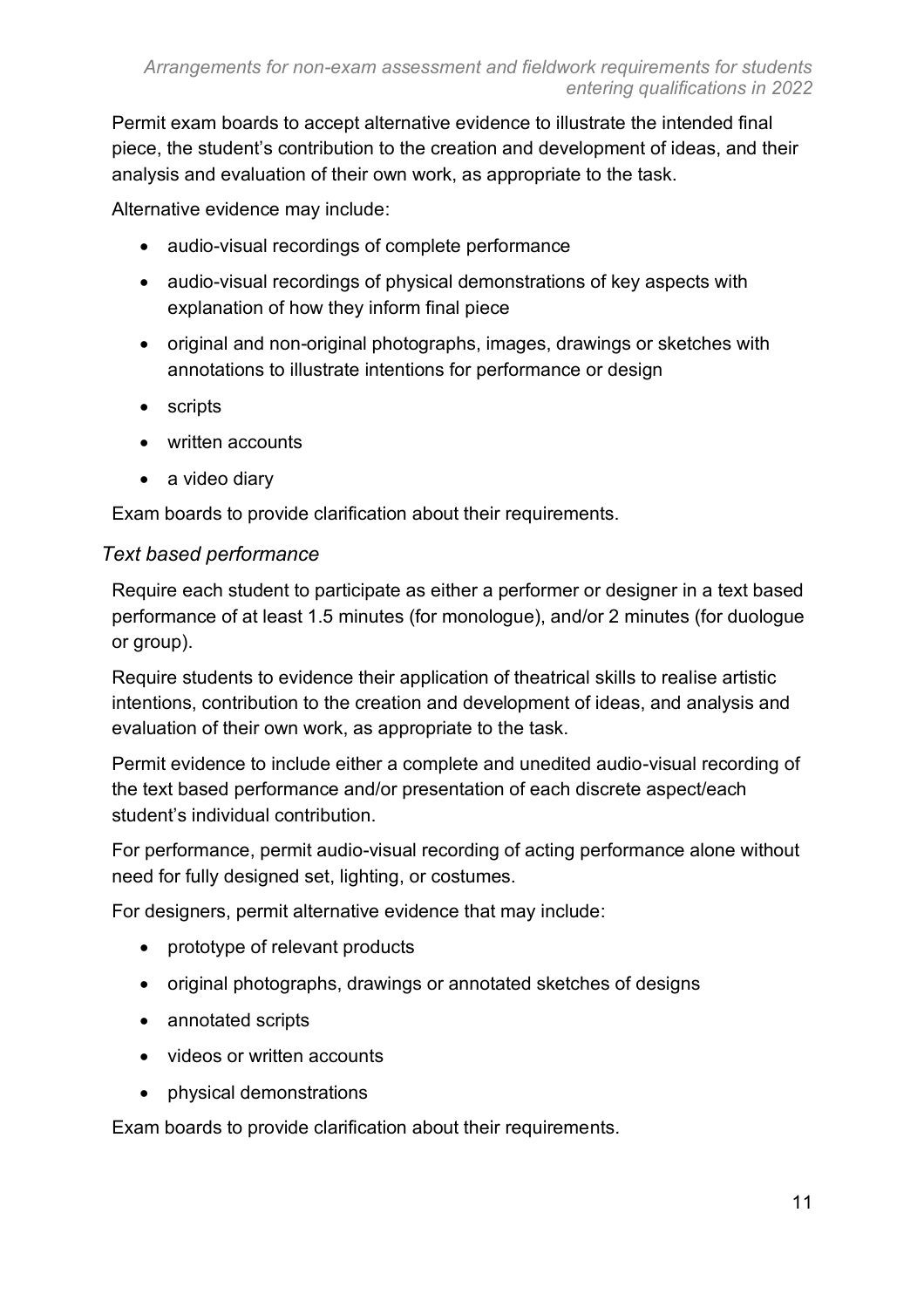#### *Both NEA components*

Permit participation in a monologue for both the devised performance and text based performance.

Permit both NEA components to be marked by the teacher and moderated by the exam board or to be marked directly by the exam board.

Exam boards to provide clarification about their requirements.

Where permitted changes to non-exam assessments affect usual coverage, permit exam boards to assess 1 complete and substantial performance text and 1 key extract from a second contrasting performance text - no change to coverage in written exams.

### *GCSE drama: proposal for 2022*

Carry forward in full for 2022.

### *GCSE engineering*

### *GCSE engineering: decision for 2021*

Permit exam board to accept clear and detailed intentions of prototypes. Exam board to provide clarification about their requirements.

Permit students to watch a demonstration of using machinery, tools and/or processes.

### *GCSE engineering: proposal for 2022*

Carry forward in full for 2022.

### *GCSE English language*

### *GCSE English language: decision for 2021*

No requirement for teachers to submit sample of audio-visual recordings of spoken language assessment for exam board monitoring.

Spoken language assessment permitted to take place before a single teacher who can represent an 'audience'. Spoken language assessment may be conducted by the teacher at any time during the course and by virtual means. These 2 points do not require a change to our Conditions and Requirements but have been included here for clarity.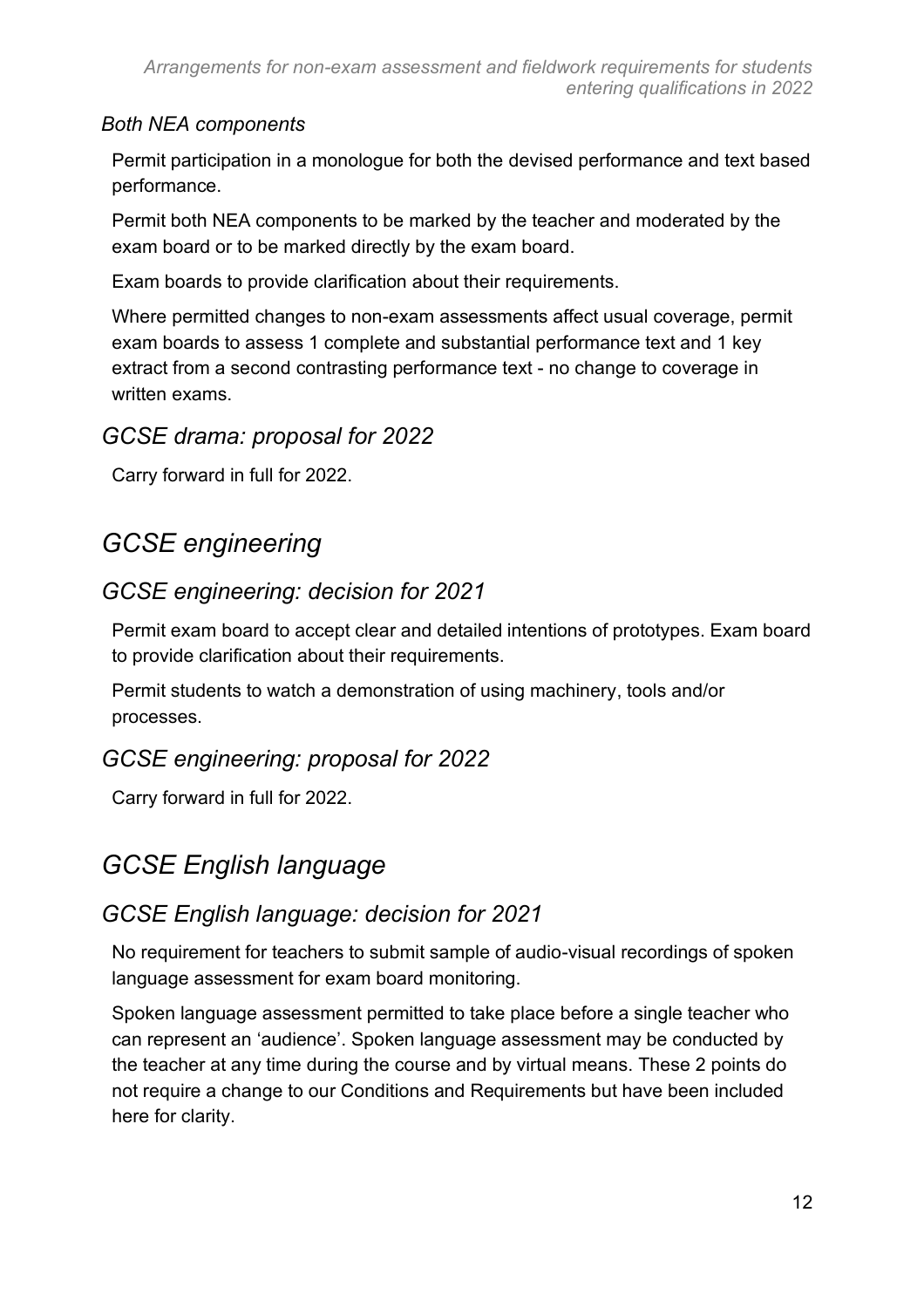### *GCSE English language: proposal for 2022*

Carry forward in full for 2022.

### *GCSE film studies*

### *GCSE film studies: decision for 2021*

Permit exam boards to accept a prototype or mock-up, with supporting evidence as necessary, of an extract from a genre-based film or to produce an extract from a genre-based screenplay with shooting script, both in response to an exam board set brief, with evaluative analysis of own work.

Supporting evidence for a prototype or mock-up of an extract from a genre-based film may include:

- original and non-original photographs, images, drawings or sketches with annotations to illustrate intentions
- storyboards
- a screenplay
- a shooting script

Exam board to provide clarification about their requirements.

#### *GCSE film studies: proposal for 2022*

Carry forward in full for 2022.

### *GCSE food preparation and nutrition*

### *GCSE food preparation and nutrition: decision for 2021*

Remove NEA1 and permit an earlier release of NEA2. As a consequence, students might not be able to demonstrate all of the skills and techniques listed in the subject content.

To reduce the requirements for NEA2 to 2 dishes to be completed within 3 hours to allow for students to use complex processes such as baking, lamination, making icecream and to accommodate public health restrictions.

### *GCSE food preparation and nutrition: proposal for 2022*

Carry forward in full for 2022.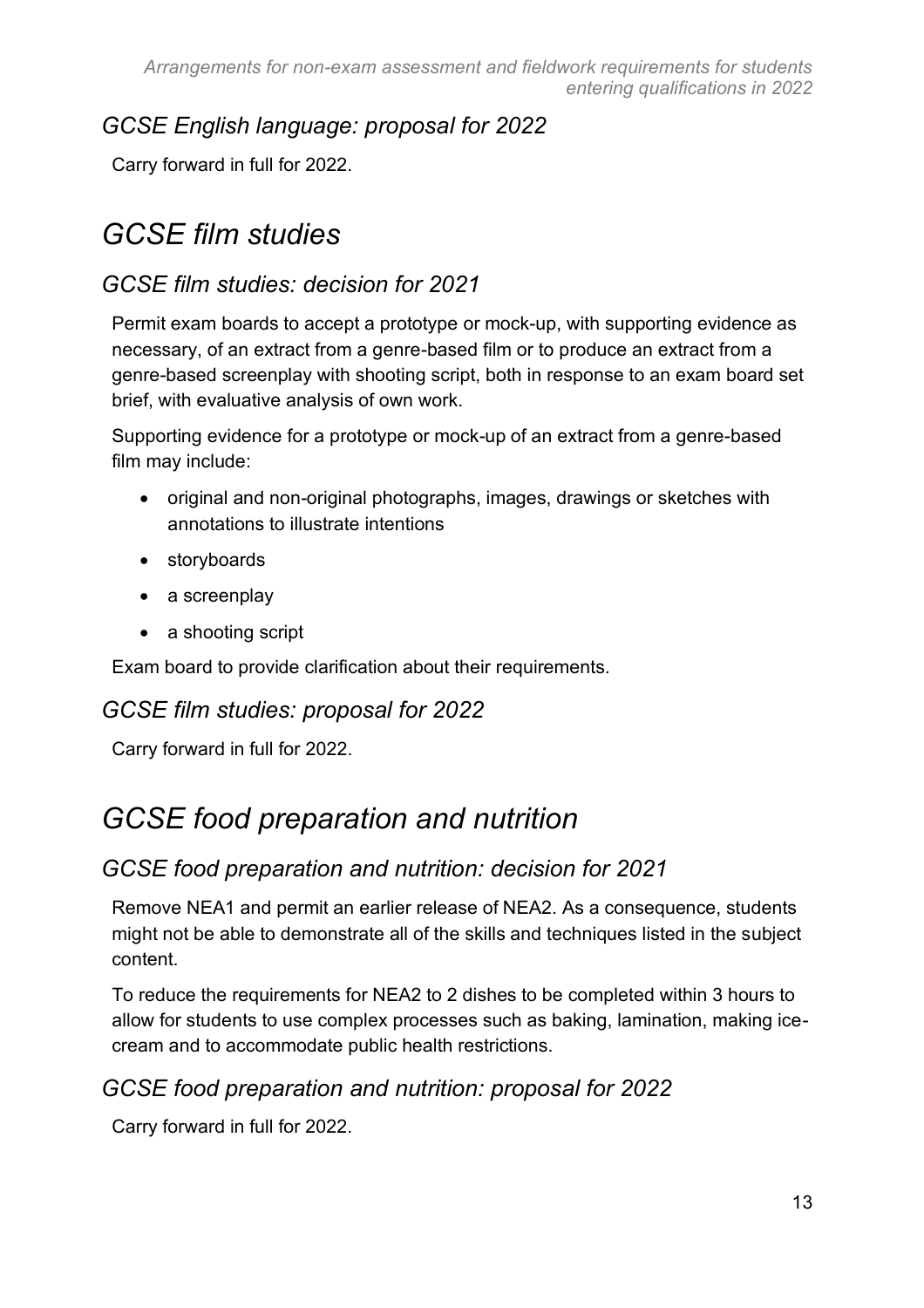### *GCSE geography*

### *GCSE geography: decision for 2021*

Remove requirements for:

- written statement that centres have given students the opportunity to undertake 2 occasions of fieldwork
- students to answer questions in the exam relating to their own fieldwork experience

### *GCSE geography: proposal for 2022*

Carry forward in full for 2022.

### *GCSE geology*

### *GCSE geology: decision for 2021*

Remove requirement for written statement that centres have given students the opportunity to undertake 2 days of geological fieldwork.

### *GCSE geology: proposal for 2022*

Carry forward in full for 2022.

### *GCSE media studies*

### *GCSE media studies: decision for 2021*

Permit exam boards to accept a prototype or mock-up, with supporting evidence as necessary, of an individual media production (single product) in response to an exam board set brief.

Supporting evidence may include:

- original and non-original photographs, images, drawings or sketches with annotations to illustrate intentions
- storyboards
- a television screenplay
- a shooting script
- a radio script and directions

Exam boards to provide clarification about their requirements.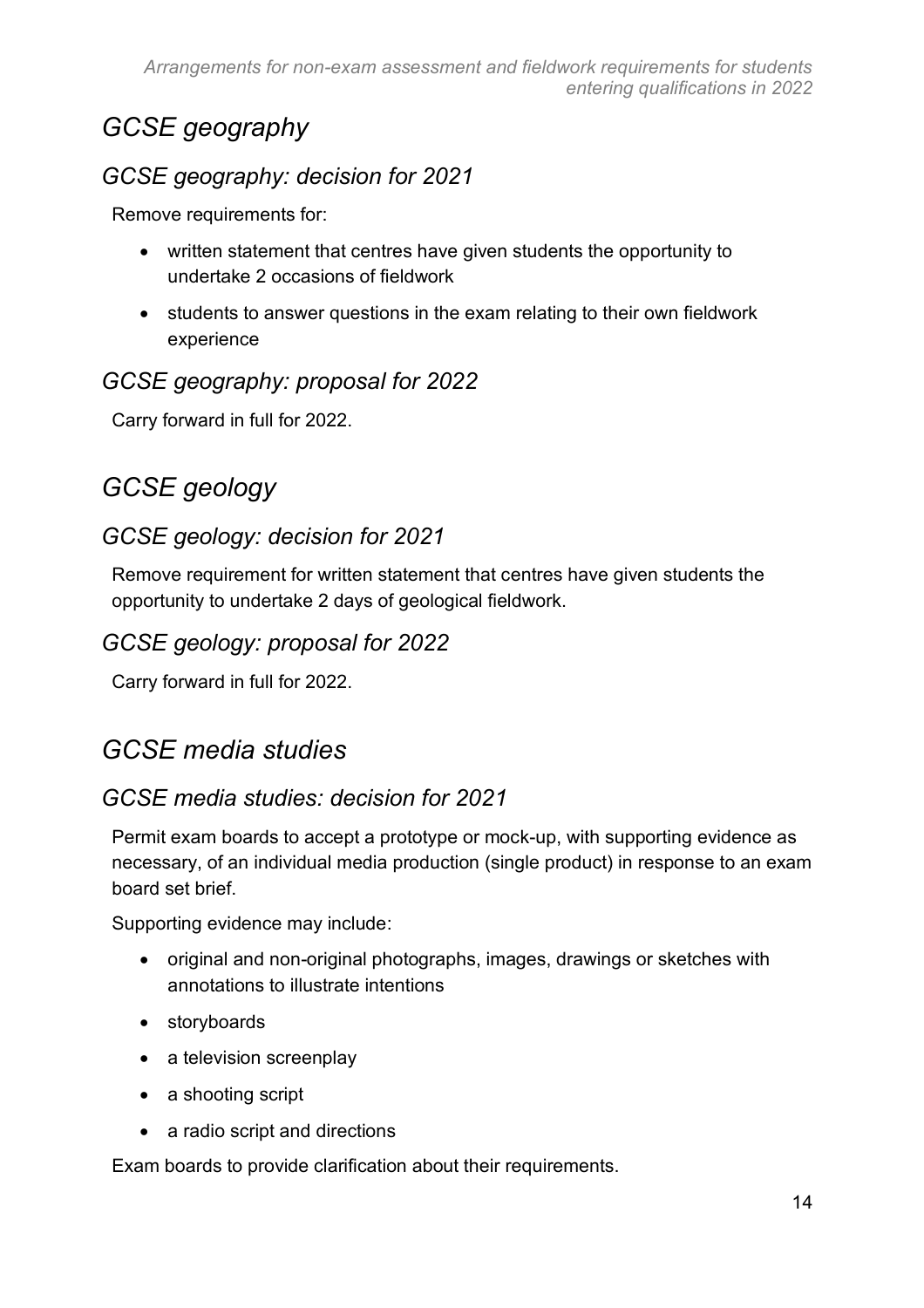### *GCSE media studies: proposal for 2022*

Carry forward in full for 2022.

### *GCSE modern foreign languages (MFL)*

### *GCSE MFL: decision for 2021*

Remove requirement for assessments to use words outside of vocabulary lists and permit glossing where necessary whilst maintaining level of knowledge and accuracy needed for the highest grades.

Make the spoken language assessment an endorsement reported on a 3-point scale (pass, merit and distinction) against common assessment criteria. To be assessed by teachers during the course of study.

Permit exam boards to include an additional optional question in the writing assessment which would enable students to focus on fewer themes in their writing. This point does not require a change to our Conditions and Requirements, but has been included here for clarity.

### *GCSE MFL: proposal for 2022*

Partial carry forward for 2022, as follows:

- remove requirement for assessments to use words outside of vocabulary lists and permit glossing where necessary whilst maintaining level of knowledge and accuracy needed for the highest grades
- permit exam boards to include an additional optional question in the writing assessment which would enable students to focus on fewer themes in their writing

### *GCSE music*

### *GCSE music: decision for 2021*

#### *Performance assessment*

Require students to perform 1 or more pieces of music with a combined duration of at least 1.5 minutes (if all solo performance) or 2 minutes (if including performance as part of an ensemble).

No requirement to perform as part of an ensemble.

Requirement to submit complete and unedited recording of the live performance and, where available, the score or lead sheet for that performance.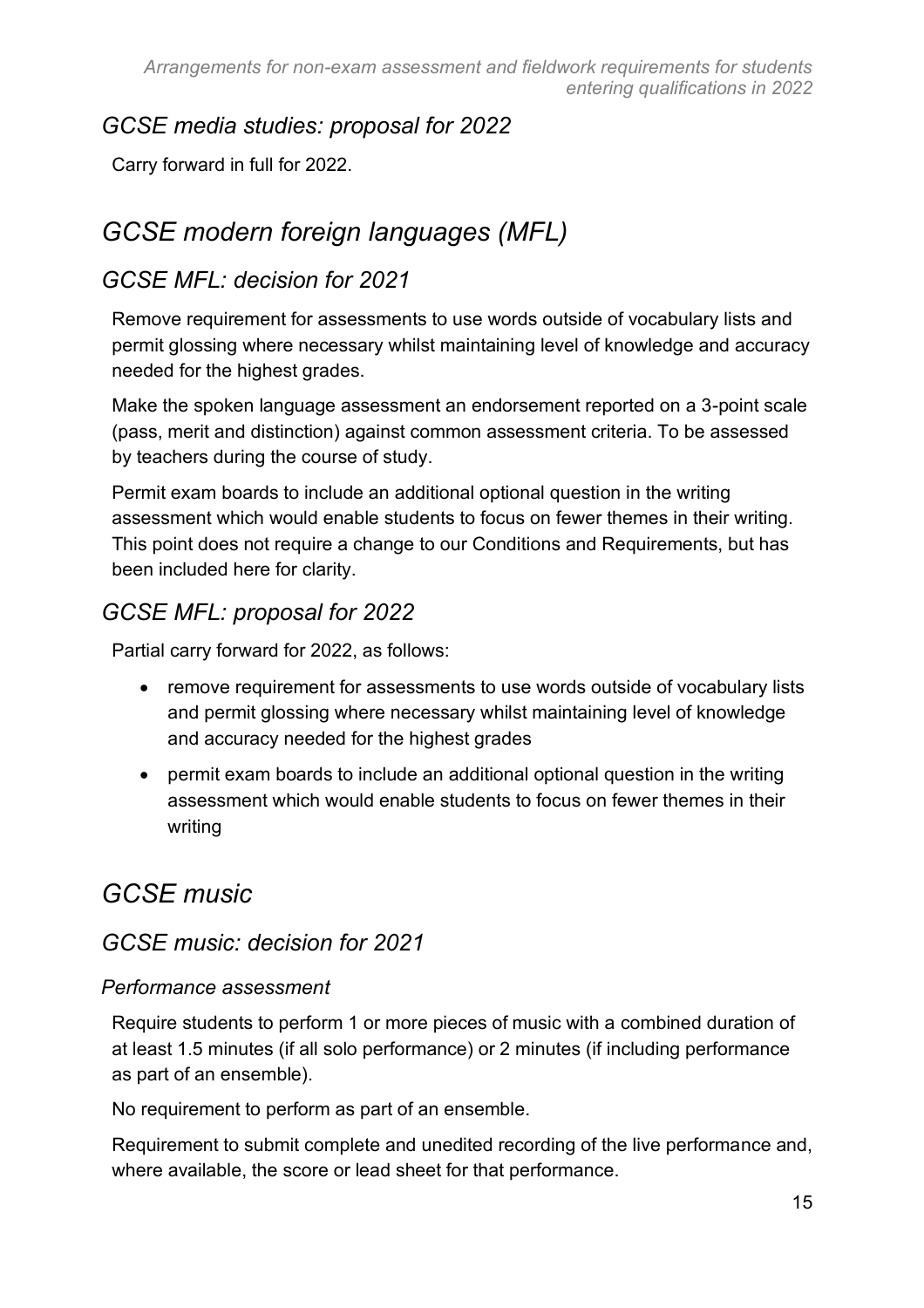#### *Composition assessment*

Require students to compose 1 or more pieces of music with a combined duration of at least 2 minutes.

Compositions may be in response to an exam board set brief and/or be freely composed, with no requirement to do both.

Exam boards to provide clarification about their requirements for students who compose more than 1 piece.

Requirement to submit complete recording of each composition with a score, lead sheet or written account of the composition, produced by the student.

NB: Students do not have to perform their own compositions. The recordings may be computer generated.

#### *Both NEA components*

Permit both NEA components to be marked by the teacher and moderated by the exam board or to be marked directly by the exam board.

Exam boards to provide clarification about their requirements.

#### *GCSE music: proposal for 2022*

Carry forward in full for 2022.

### *GCSE physical education*

### *GCSE physical education: decision for 2021*

Permit exam boards to reduce requirement to 2 activities and allow both to be individual.

Permit remote moderation using videoed evidence for all activities.

Permit exam boards to explore relaxation of the requirements for provision of evidence for example, type and quality of videoed evidence and the evidence of participation in competitive sport.

#### *GCSE physical education: proposal for 2022*

Carry forward in full for 2022.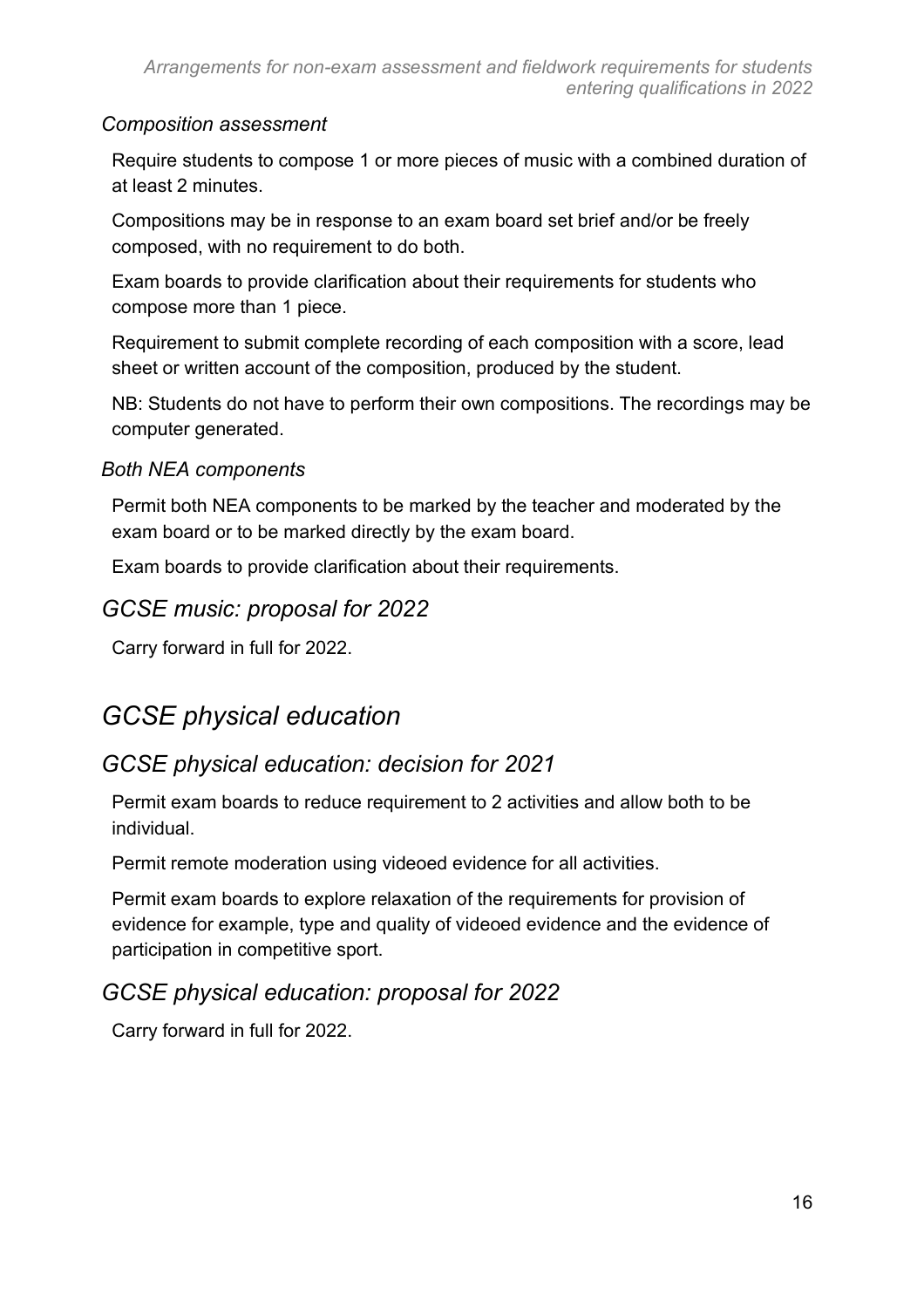### *GCSE physical education (short course)*

### *GCSE physical education (short course): decision for 2021*

Permit exam boards to reduce requirement to 1 individual activity.

Permit remote moderation using videoed evidence for all activities.

Permit exam boards to explore relaxation of the requirements for provision of evidence for example, type and quality of videoed evidence and the evidence of participation in competitive sport.

#### *GCSE physical education (short course): proposal for 2022*

Carry forward in full for 2022.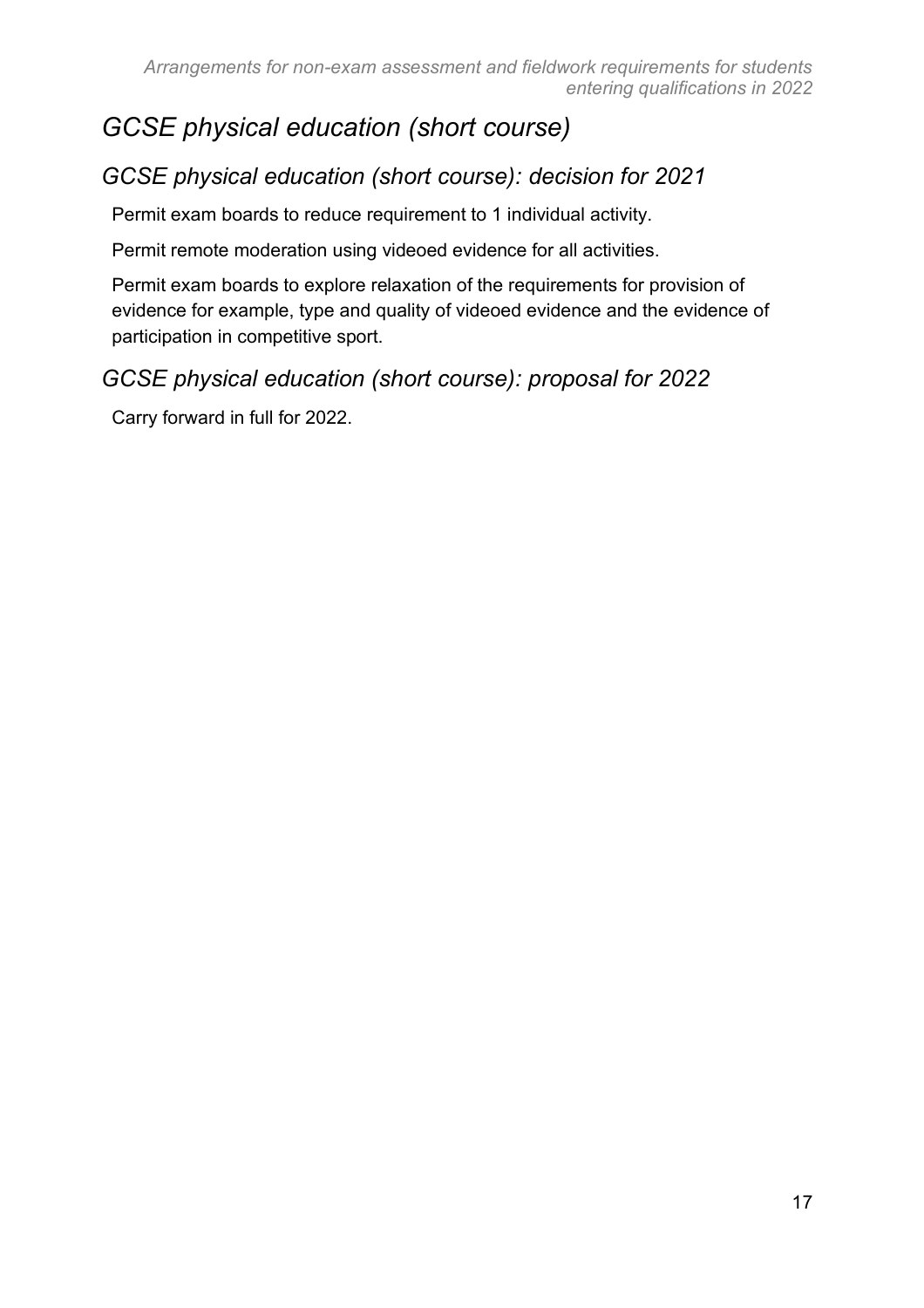### <span id="page-17-0"></span>Proposals for GCE AS and A level subjects

In this section, we summarise the arrangements we put in place for specified GCE AS and A level subjects in 2021 that we now propose to carry forward. For the avoidance of doubt, we propose that these changes should only apply to students who will be awarded the qualifications in summer 2022.

### *GCE AS dance*

#### *GCE AS dance: decision for 2021*

#### *Performance assessment*

Require students to perform a solo dance that they have choreographed of between 1.5 to 3 minutes in duration, and a second dance either as a solo of between 1.5 to 3 minutes or as a group (up to 3 dancers) of between 2 to 3 minutes, in response to an exam board set task.

As a consequence, students might not be able to demonstrate the expected features relating to other dancers and performance as part of an ensemble where not performing as part of a group.

Requirement to submit complete and unedited audio-visual recording of the performed dances from the perspective of the audience.

#### *Choreography assessment*

Require students to choreograph a solo dance of between 1.5 to 3 minutes in duration, in response to an exam board set task.

Permit exam boards to accept a programme note or alternative evidence for the choreographed dance to illustrate the choreographic intent and how that was developed.

Alternative evidence may include:

- audio-visual recordings of complete performance
- audio-visual recordings of physical demonstration of key motifs with explanation of how they inform final piece
- original and non-original photographs, images, drawings or sketches with annotations to illustrate intentions
- written accounts
- a video diary

Exam board to provide clarification on their requirements.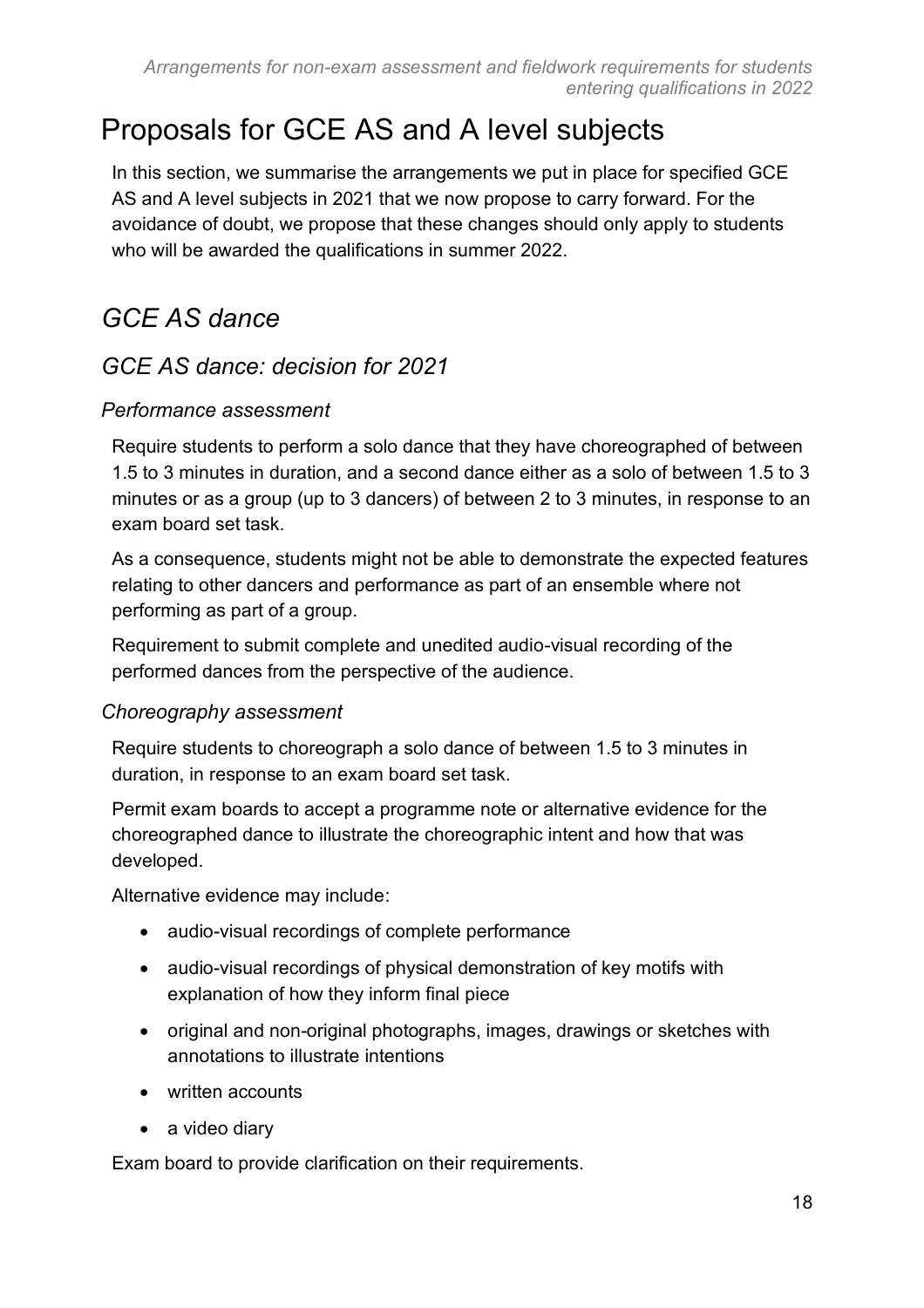#### *Both NEA components*

Permit both NEA components to be marked by the teacher and moderated by the exam board or to be marked directly by the exam board. Exam board to provide clarification about their requirements.

### *GCE AS dance: proposal for 2022*

Carry forward in full for 2022.

Currently only 1 exam board offers this GCE AS qualification in dance. The last certification for that qualification is summer 2021. We have included it here for completeness and because the regulatory requirements sit alongside those for GCE A level.

### *GCE A level dance*

### *GCE A level dance: decision for 2021*

#### *Performance assessment*

Require students to perform a solo dance of between 1.5 to 3 minutes in duration, and a second dance either as a solo of between 1.5 to 4 minutes or as a group (up to 4 dancers) of between 2 to 4 minutes, in response to an exam board set task.

As a consequence, students might not be able to demonstrate the expected features in the subject content relating to other dancers and performance as part of an ensemble where not performing as part of a group.

Requirement to submit complete and unedited audio-visual recording of the performed dances from the perspective of the audience.

#### *Choreography assessment*

Require students to choreograph a dance for 1 to 5 dancers of between 2 to 4 minutes in duration, in response to an exam board set task.

As a consequence, students might not be able to demonstrate the subject content expectations to choreograph a dance for more than 1 dancer, or to develop ideas in communication with other dancers as part of the choreography assessment.

Permit exam boards to accept alternative evidence to illustrate the intended final piece, the choreographic intent and how that was developed.

Alternative evidence may include:

• audio-visual recordings of complete performance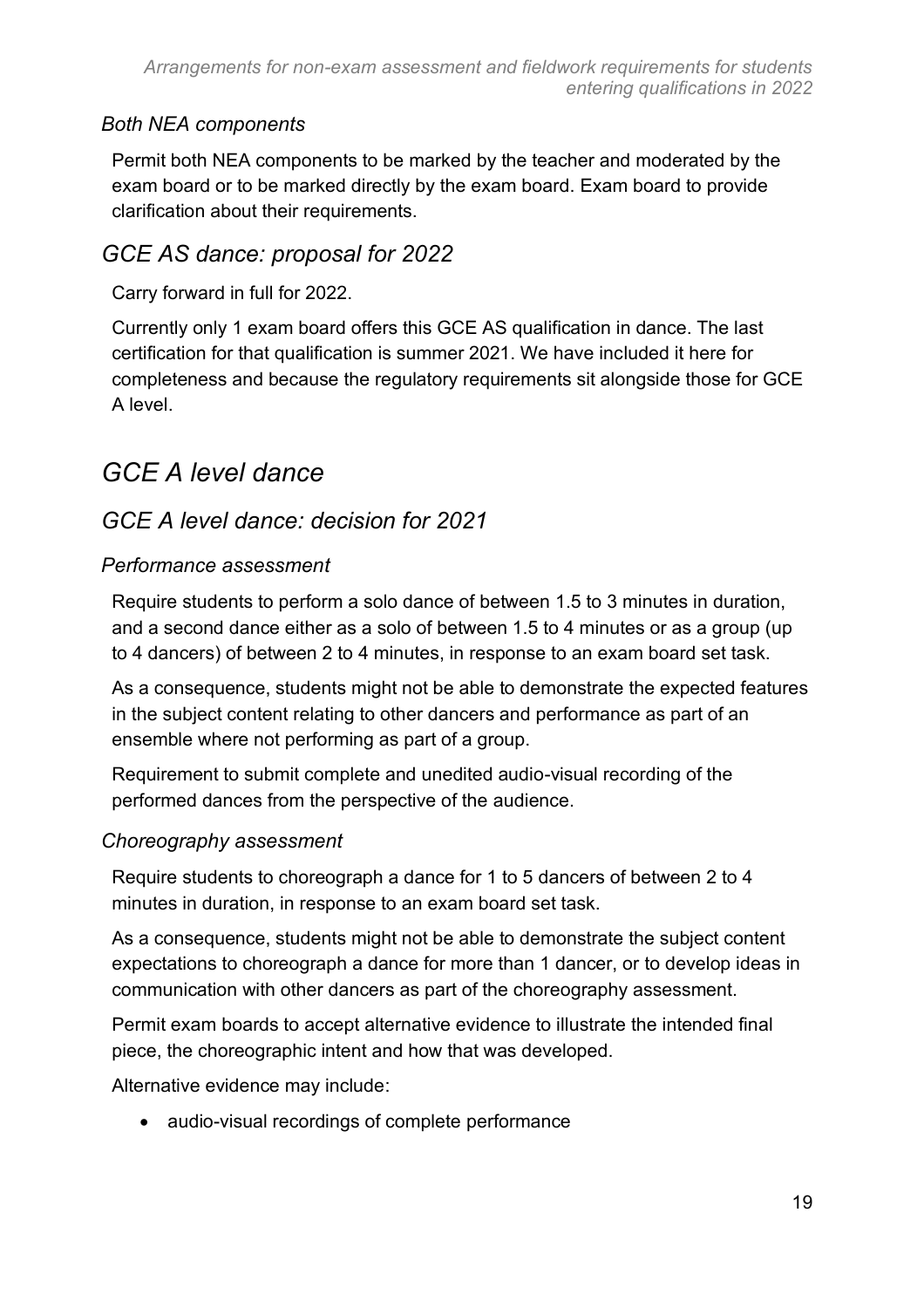- audio-visual recordings of physical demonstration of key motifs with explanation of how they inform final piece
- original and non-original photographs, images, drawings or sketches with annotations to illustrate intentions
- written accounts
- a video diary

No requirement for the student to perform the choreographed dance or physical demonstration of key motifs.

Exam board to provide clarification about their requirements.

#### *Both NEA components*

Permit both NEA components to be marked by the teacher and moderated by the exam board or to be marked directly by the exam board.

Exam board to provide clarification about their requirements.

### *GCE A level dance: proposal for 2022*

Carry forward in full for 2022.

### *GCE AS and A level design and technology*

### *GCE AS and A level design and technology: decision for 2021*

Permit mock-ups and/or clear and detailed intentions of prototypes.

Exam boards to provide clarification about their requirements.

Permit demonstration of using machinery, tools and/or processes.

### *GCE AS and A level design and technology: proposal for 2022*

Carry forward in full for 2022.

### *GCE AS drama and theatre*

### *GCE AS drama and theatre: decision for 2021*

Permit live performance statement to be satisfied through streamed or recorded performances.

Require exam boards to permit students to analyse and evaluate the work of others based on live theatre and/or streamed or recorded performances.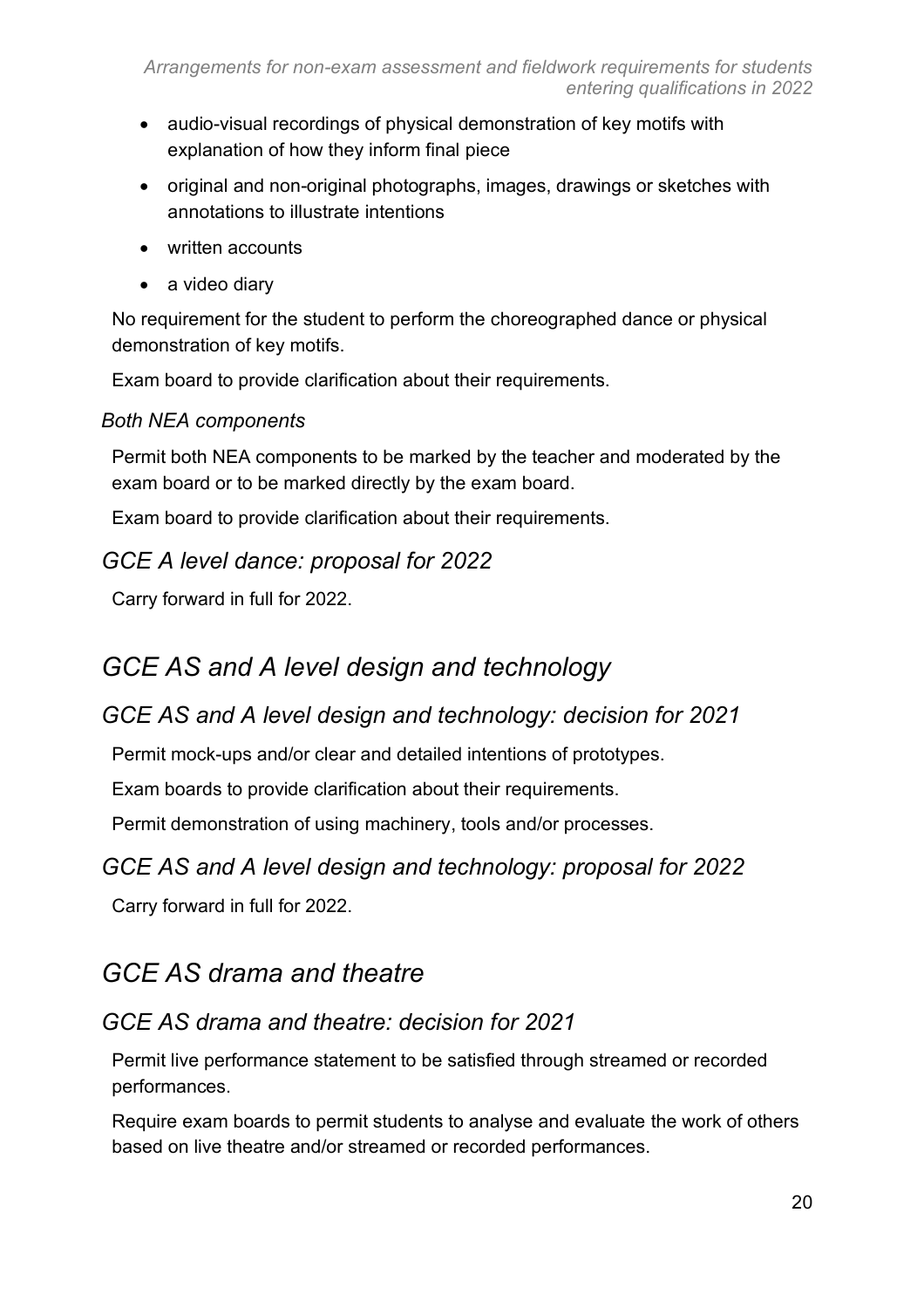#### *Text based performance*

Require students to participate as either a performer, director or designer in a text based performance of at least 1.5 minutes (for monologue), and/or 3 minutes (for duologue or group).

Requirement for student to evidence their application of theatrical skills to realise artistic intentions, contribution to the creation and development of ideas, and analysis and evaluation of their own work, as appropriate to the task.

Permit evidence to include a complete and unedited audio-visual recording of the text based performance and/or presentation of each discrete aspect or each student's individual contribution.

For performance, permit audio-visual recording of acting performance alone without need for fully designed set, lighting, or costumes.

For directors and designers, permit alternative evidence that may include:

- prototype of relevant products
- original photographs, drawings or annotated sketches of designs
- annotated scripts
- video or written accounts
- physical demonstrations

Permit the NEA component to be marked by the teacher and moderated by the exam board or to be marked directly by the exam board.

Exam boards to provide clarification about their requirements.

Where permitted changes to non-exam assessments affect usual coverage, permit exam boards to assess 1 complete and substantial performance text and 1 or more key extracts from different texts – no change to written exams.

#### *GCE AS drama and theatre: proposal for 2022*

Carry forward in full for 2022.

### *GCE A level drama and theatre*

#### *GCE A level drama and theatre: decision for 2021*

Permit live performance statement to be satisfied through streamed or recorded performances.

Require exam boards to permit students to analyse and evaluate the work of others based on live theatre and/or streamed or recorded performances.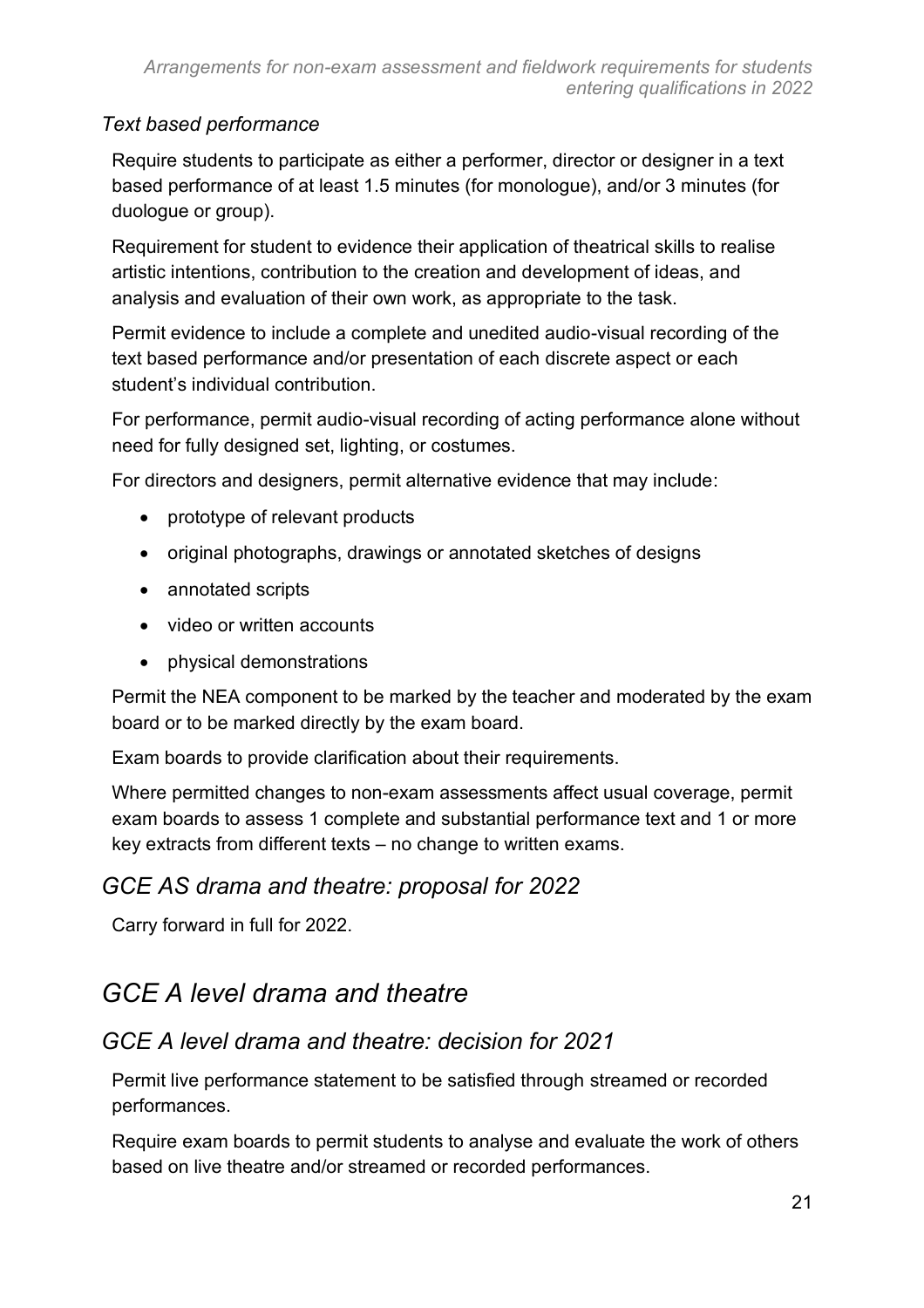#### *Devised performance*

Require each student to participate as either a performer, director or designer in a devised performance of at least 1.5 minutes (for monologue), and/or 3 minutes (for duologue or group).

Permit exam boards to accept alternative evidence to illustrate the intended final piece, the student's contribution to the creation and development of ideas, and their analysis and evaluation of their own work, as appropriate to the task.

Alternative evidence may include:

- audio-visual recordings of complete performance
- audio-visual recordings of physical demonstrations of key aspects with explanation of how they inform final piece
- original and non-original photographs, images, drawings or sketches with annotations to illustrate intentions for performance or design
- scripts
- written accounts
- video diary

Exam boards to provide clarification about their requirements.

#### *Text based performance*

Require each student to participate as either a performer, director or designer in a text based performance of at least 1.5 minutes (for monologue), and/or 3 minutes (for duologue or group).

Requirement for student to evidence their application of theatrical skills to realise artistic intentions, contribution to the creation and development of ideas, and analysis and evaluation of their own work, as appropriate to the task.

Permit evidence to include a complete and unedited audio-visual recording of the text based performance and/or presentation of each discrete aspect or each student's individual contribution.

For performance, permit audio-visual recording of acting performance alone without need for fully designed set, lighting, or costumes.

For directors and designers, permit alternative evidence that may include:

- prototype of relevant products
- original photographs, drawings or annotated sketches of designs
- annotated scripts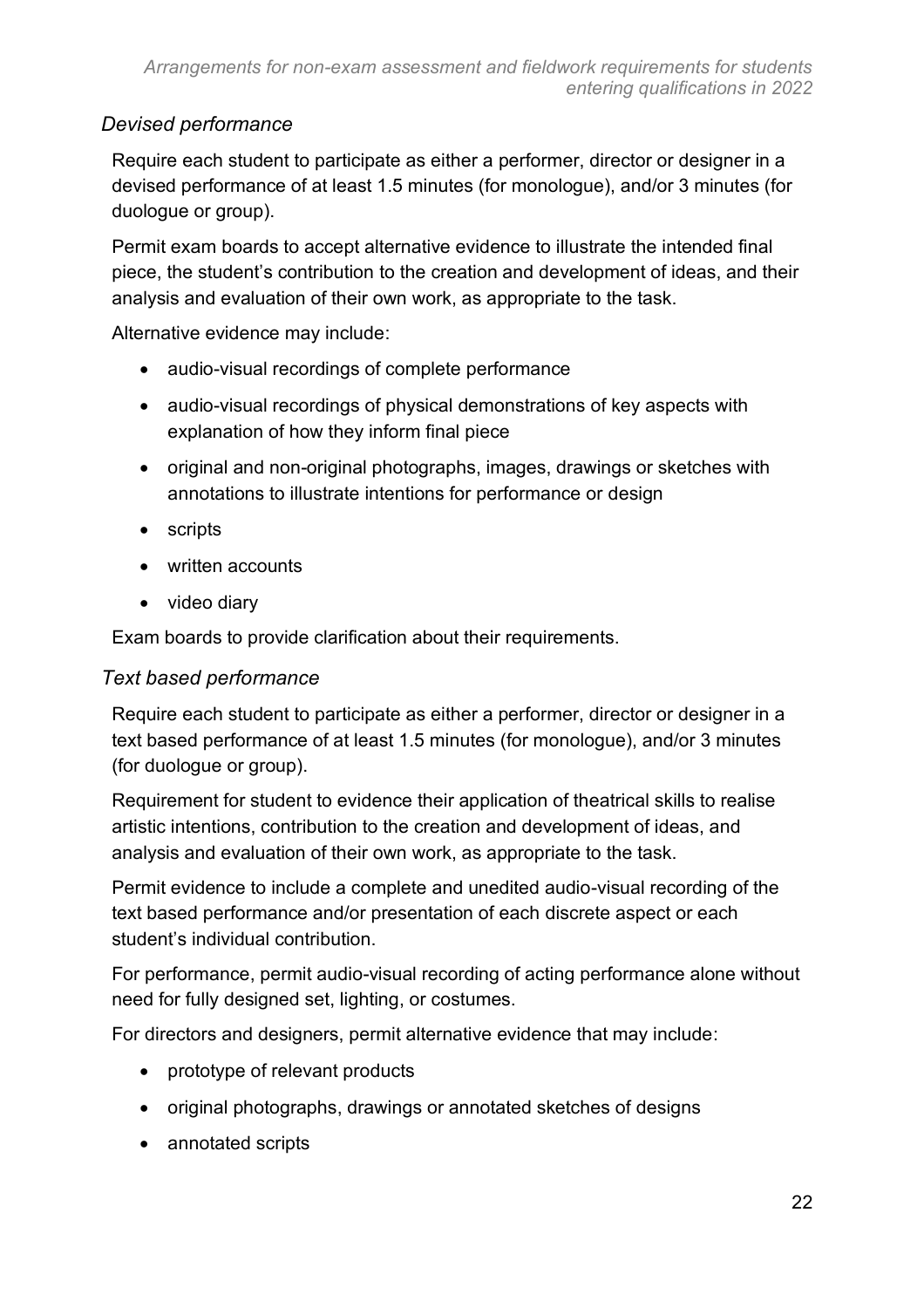- video or written accounts
- physical demonstrations

Exam boards to provide clarification about their requirements.

#### *Both NEA components*

Permit participation in a monologue for both the devised performance and text based performance.

Permit both NEA components to be marked by the teacher and moderated by the exam board or to be marked directly by the exam board.

Exam boards to provide clarification about their requirements.

Where permitted changes to the non-exam assessments affect usual coverage, permit exam boards to assess 2 complete and substantial performance texts and 1 or more key extracts from different texts – no changes to coverage in written exams.

#### *GCE A level drama and theatre: proposal for 2022*

Carry forward in full for 2022.

### *GCE AS and A level environmental science*

#### *GCE AS and A level environmental science: decision for 2021*

Permit observation of demonstrations and simulations of practical activities to cover required skills and techniques.

Remove requirement for written statement that centres have given students the opportunity to undertake 2 days of fieldwork (AS) or 4 days (A level).

#### *GCE AS and A level environmental science: proposal for 2022*

Partial carry forward for 2022, as follows:

Remove requirement for written statement that centres have given students the opportunity to undertake 2 days of fieldwork (AS) or 4 days (A level).

Currently only 1 exam board offers a GCE AS qualification in environmental science. The last certification for that qualification is summer 2021. We have included it here for completeness and because the regulatory requirements sit alongside those for GCE A level.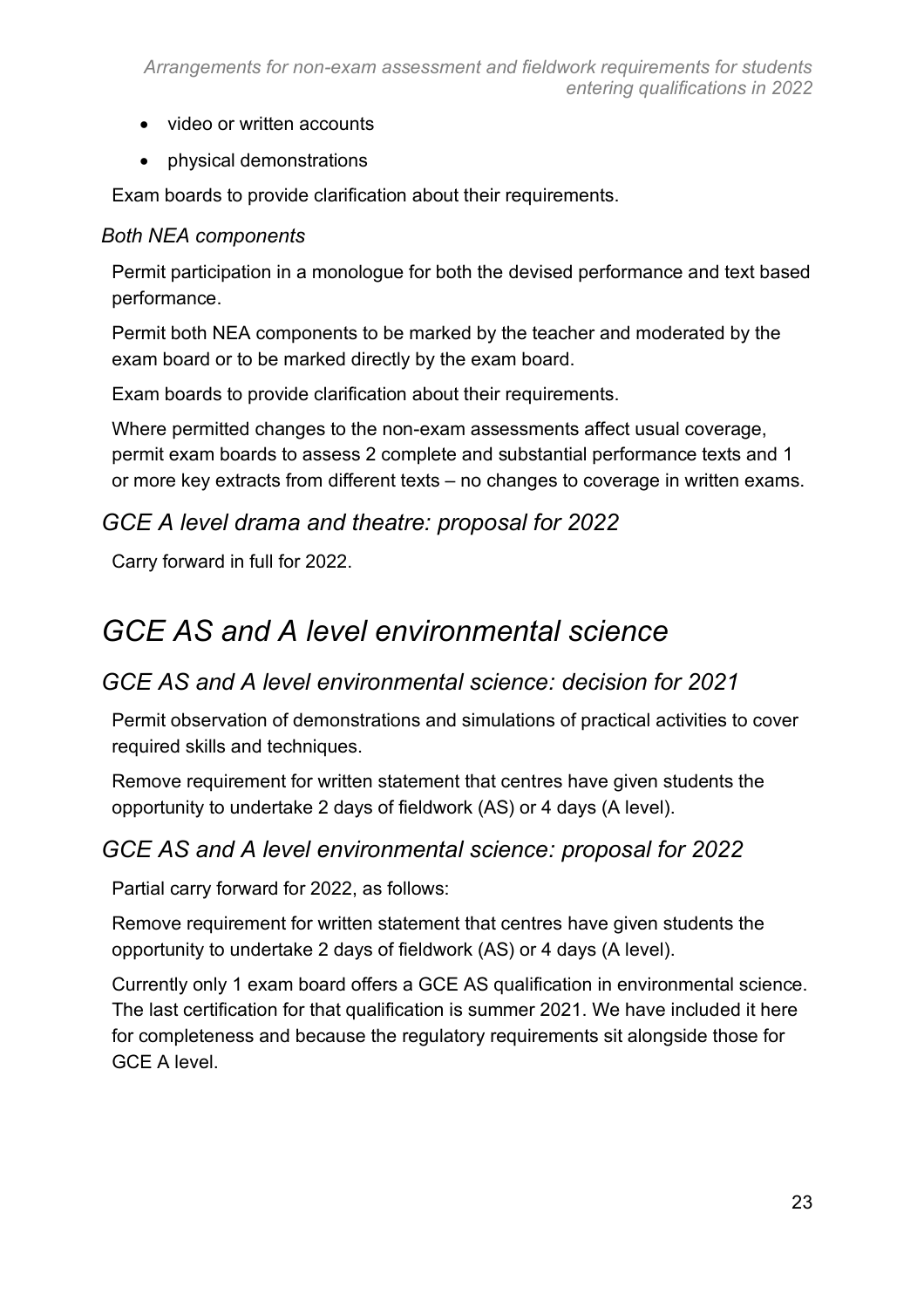### *GCE AS film studies*

### *GCE AS film studies: decision for 2021*

Permit exam boards to accept a prototype or mock-up, with supporting evidence as necessary, of an extract from a film or to produce an extract from a screenplay accompanied by a prototype or mock-up, with supporting evidence as necessary, of a digitally photographed storyboard, both in response to an exam board set brief, with evaluative analysis of own work.

Supporting evidence may include original and non-original photographs, images, drawings or sketches with annotations to illustrate intentions.

Additional supporting evidence for a prototype or mock-up of an extract from a film may include:

- storyboards
- screenplay
- a shooting script

Exam boards to provide clarification about their requirements.

#### *GCE AS film studies: proposal for 2022*

Carry forward in full for 2022.

### *GCE A level film studies*

### *GCE A level film studies: decision for 2021*

Permit exam boards to accept a prototype or mock-up, with supporting evidence as necessary, of a short film or to produce a screenplay for a short film accompanied by a prototype or mock-up, with supporting evidence as necessary, of a digitally photographed storyboard, both in response to an exam board set brief, with evaluative analysis of own work.

Supporting evidence may include original and non-original photographs, images, drawings or sketches with annotations to illustrate intentions.

Additional supporting evidence for a prototype or mock-up of a short film may include:

- storyboards
- screenplay
- a shooting script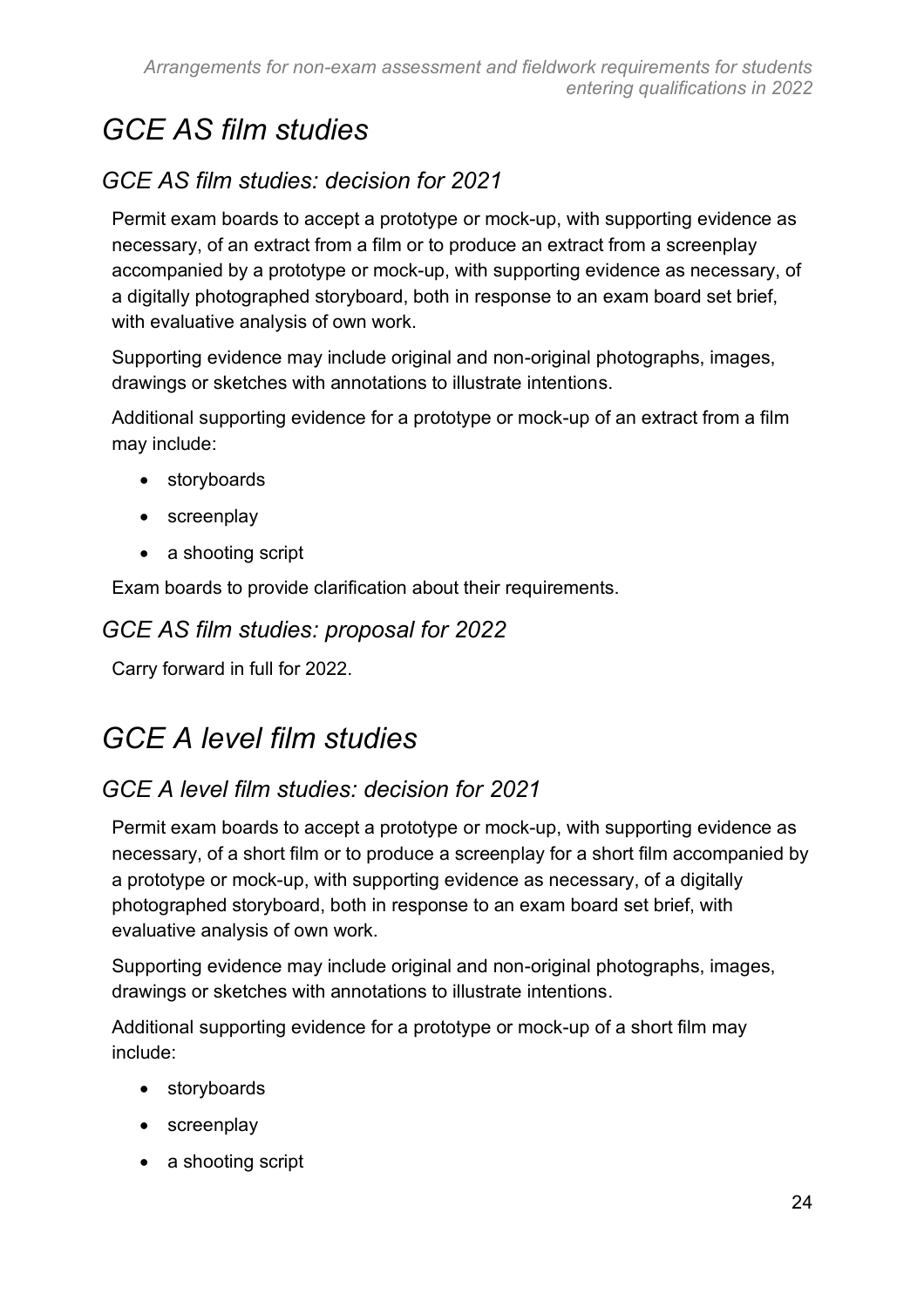Exam boards to provide clarification about their requirements.

#### *GCE A level film studies: proposal for 2022*

Carry forward in full for 2022.

### *GCE AS geography*

### *GCE AS geography: decision for 2021*

Remove requirements:

- for written statement that centres have given students the opportunity to undertake 2 days of fieldwork
- to answer questions in the exam relating to their own fieldwork experience

Retain unfamiliar fieldwork questions in the exams but not require them to cover both human and physical geography.

### *GCE AS geography: proposal for 2022*

Carry forward in full for 2022.

### *GCE A level geography*

### *GCE A level geography: decision for 2021*

Remove requirement for written statement that centres have given students the opportunity to undertake 4 days of fieldwork.

Exam boards to review their guidance about their expectations relating to primary data for the non-exam assessment.

### *GCE A level geography: proposal for 2022*

Carry forward in full for 2022.

### *GCE AS geology*

### *GCE AS geology: decision for 2021*

Permit observation of demonstrations and/or simulations of fieldwork and practical activities to cover required apparatus and techniques.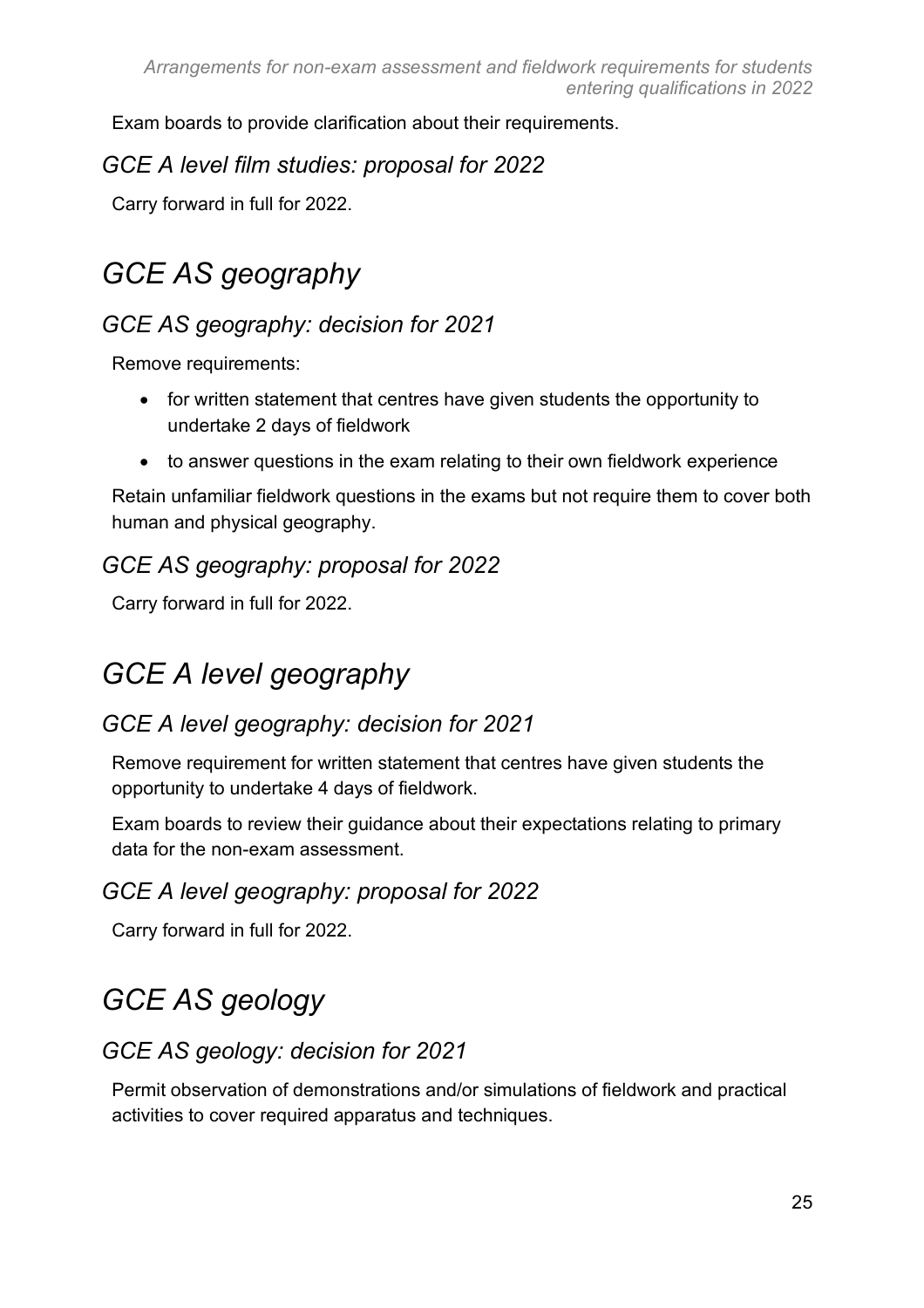Remove the requirement for written statement that centres have given students the opportunity to undertake 2 mandatory days of fieldwork.

### *GCE AS geology: proposal for 2022*

Partial carry forward for 2022, as follows:

Remove the requirement for written statement that centres have given students the opportunity to undertake 2 mandatory days of fieldwork.

### *GCE A level geology*

### *GCE A level geology: decisions for 2021*

Change the requirements for the Practical Endorsement to allow assessment of the Common Practical Assessment Criteria (CPAC) across the minimum number of practical activities required to demonstrate competence.

Permit exam boards to monitor centres' application of CPAC by remote means.

Remove the requirement for written statement that centres have given students the opportunity to undertake 4 mandatory days of fieldwork.

### *GCE A level geology: proposal for 2022*

Partial carry forward for 2022, as follows:

Remove the requirement for written statement that centres have given students the opportunity to undertake 4 mandatory days of fieldwork

### *GCE AS media studies*

### *GCE AS media studies: decision for 2021*

Permit exam boards to accept a prototype or mock-up, with supporting evidence as necessary, of an individual media production (single product) in response to an exam board set brief.

Supporting evidence may include:

- original and non-original photographs, images, drawings or sketches with annotations to illustrate intentions
- storyboards
- a television screenplay
- a shooting script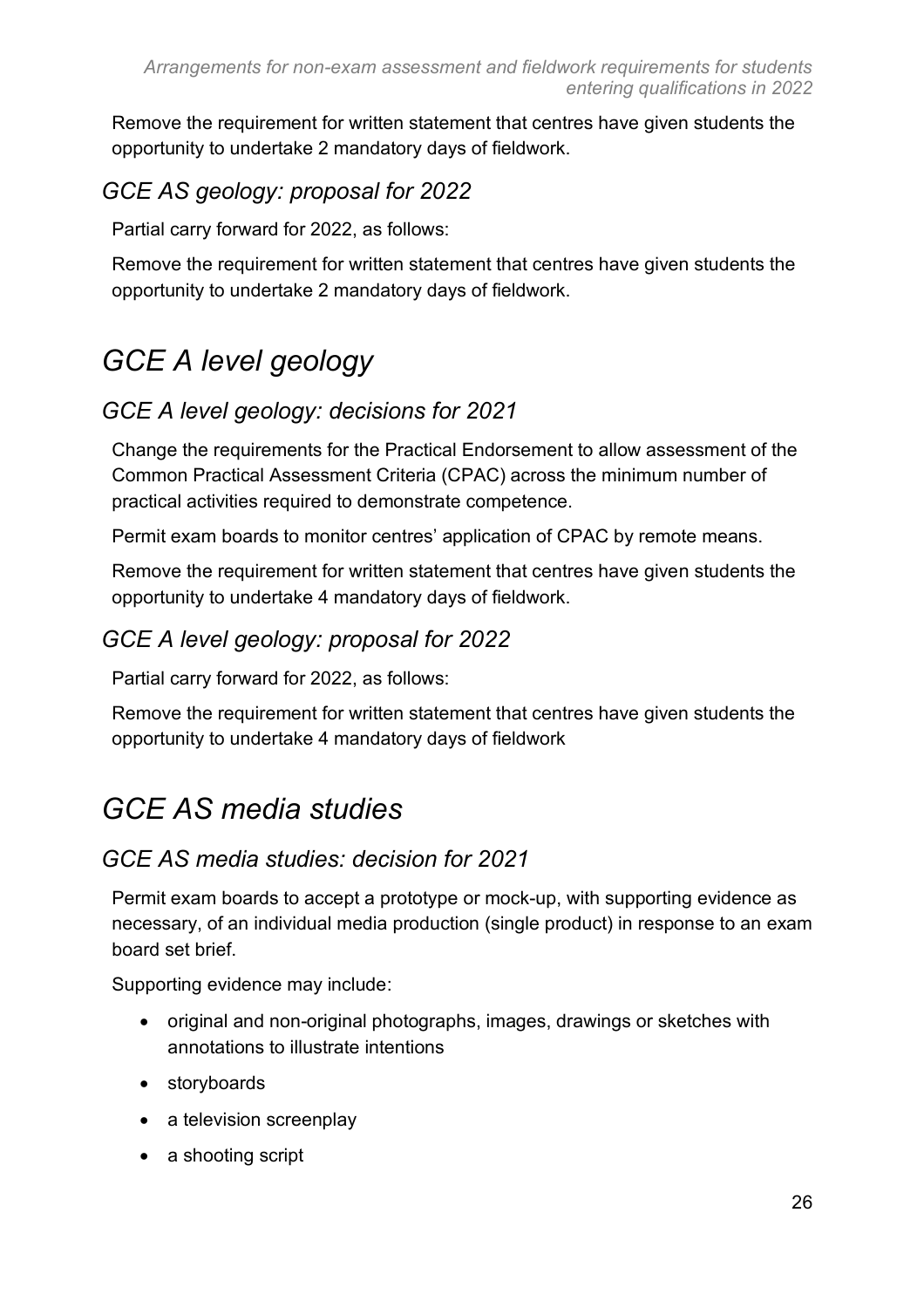• a radio script and directions

Exam boards to provide clarification about their requirements.

#### *GCE AS media studies: proposal for 2022*

Carry forward in full for 2022.

### *GCE A level media studies*

### *GCE A level media studies: decision for 2021*

Permit exam boards to accept prototypes or mock-ups, with supporting evidence as necessary, of an individual cross-media production in response to an exam board set brief.

Supporting evidence may include:

- original and non-original photographs, images, drawings or sketches with annotations to illustrate intentions
- storyboards
- a television screenplay
- a shooting script
- a radio script and directions

Exam boards to provide clarification about their requirements.

#### *GCE A level media studies: proposal for 2022*

Carry forward in full for 2022.

### *GCE AS music*

#### *GCE AS music: decisions for 2021*

Require students to perform 1 or more pieces of music with a combined minimum duration of at least 2.5 minutes.

Requirement to submit complete and unedited recording of the live performance and, where available, the score or lead sheet for that performance.

#### *Composition assessment*

Require students to compose 1 or more pieces of music with a combined duration of at least 2.5 minutes.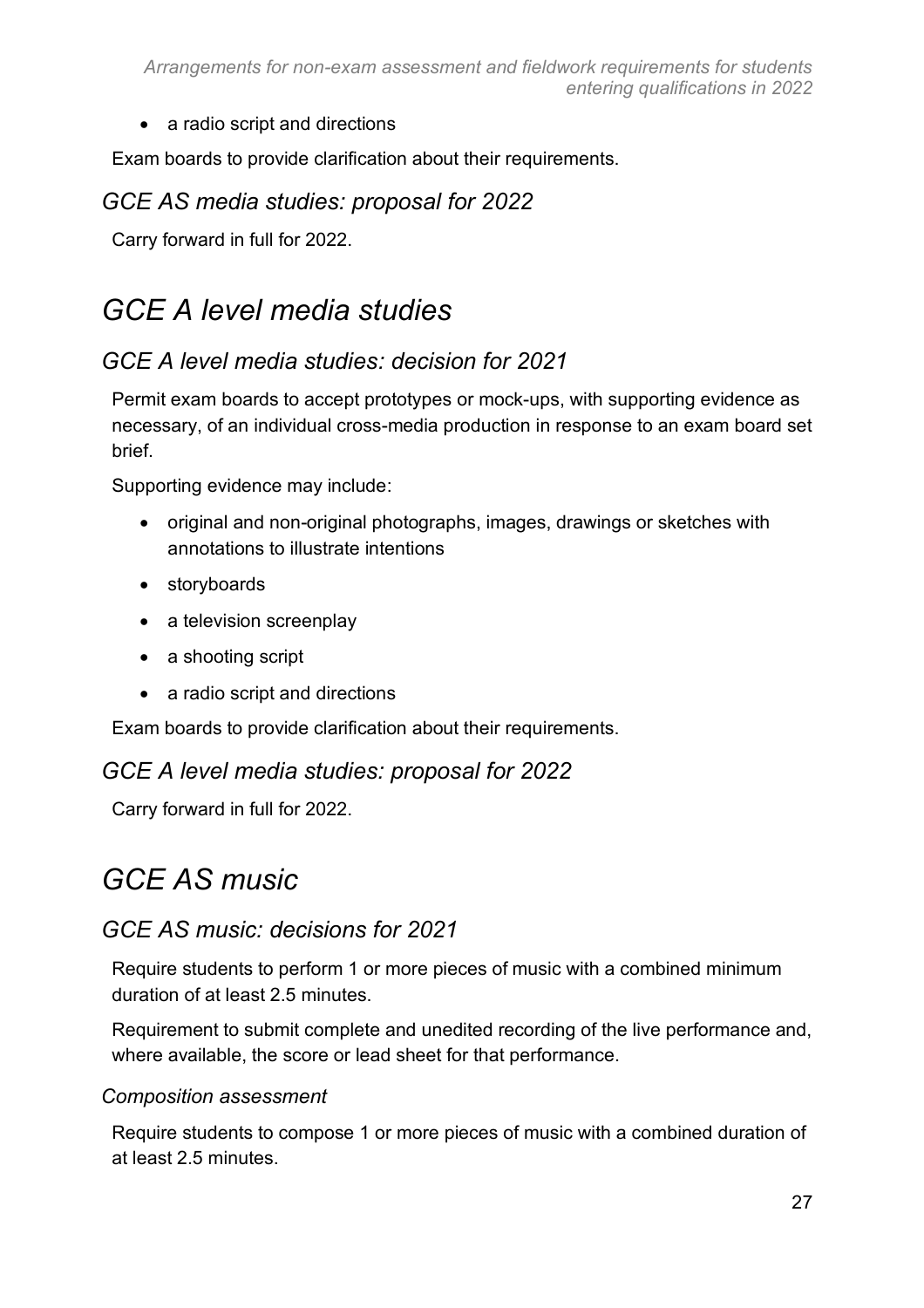Compositions may be in response to an exam board set brief and/or freely composed.

Requirement to submit complete recording of each composition with a score, lead sheet or written account of the composition, produced by the student.

NB: Students do not have to perform their own compositions. The recordings may be computer generated.

#### *Both NEA components*

Permit both NEA components to be marked by the teacher and moderated by the exam board or to be marked directly by the exam board.

Permit the exam board to review the period in which the performance assessment can be undertaken, within the year of certification.

Exam boards to provide clarification about their requirements.

### *GCE AS music: proposals for 2022*

Carry forward in full for 2022.

### *GCE A level music*

#### *GCE A level music: decision for 2021*

#### *Performance assessment*

Require students to perform 1 or more pieces of music with a combined minimum duration of at least 2.5 minutes (25% weighting), at least 3 minutes (30% weighting), or at least 3.5 minutes (35% weighting).

Requirement to submit complete and unedited recording of the live performance and, where available, the score or lead sheet for that performance.

#### *Composition assessment*

Require students to compose 1 or more pieces of music with a combined duration of at least 2 minutes (25% weighing), 1 or more pieces of music with a combined duration of at least 3 minutes (30% weighting), or 2 or more pieces with a combined duration of at least 4 minutes (35% weighting).

Compositions may be in response to an exam board set brief and/or freely composed.

Requirement to submit complete recording of each composition with a score, lead sheet or written account of the composition, produced by the student.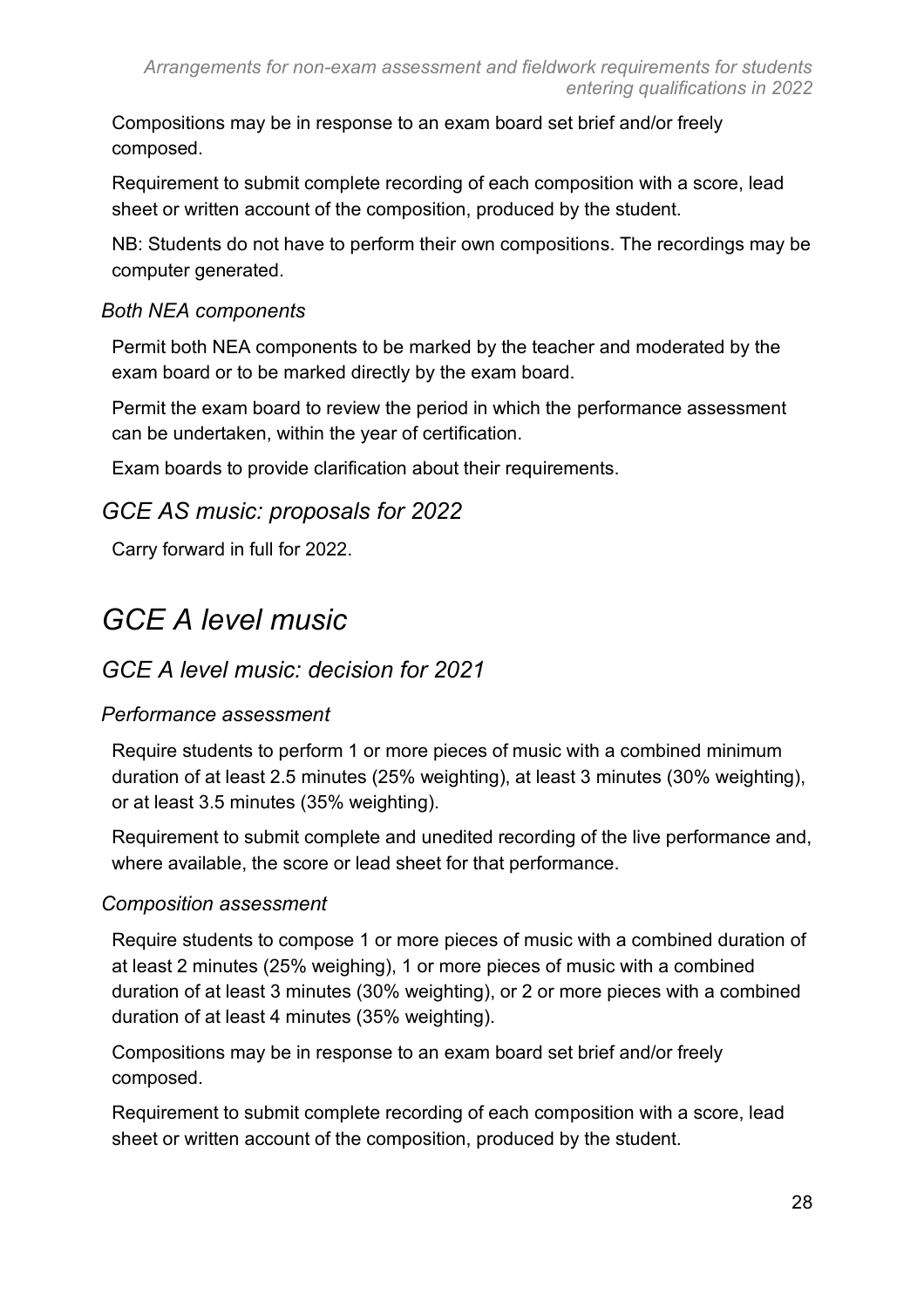NB: Students do not have to perform their own compositions. The recordings may be computer generated.

#### *Both NEA components*

Permit both NEA components to be marked by the teacher and moderated by the exam board or to be marked directly by the exam board.

Permit the exam board to review the period in which the performance assessment can be undertaken, within the year of certification.

Exam boards to provide clarification about their requirements.

#### *GCE A level music: proposal for 2022*

Carry forward in full for 2022.

### *GCE AS music technology*

### *GCE AS music technology: decision for 2021*

#### *Recording assessment*

Require students to edit and produce an audio recording with a duration of at least 1.5 minutes, in response to an exam board set task.

Require exam board to provide sample recordings or to approve centre-selected sample recordings that are suitable for students to demonstrate their ability to edit and produce audio recordings.

Exam board to provide clarification about their requirements.

#### *Composition assessment*

Require students to produce a technology-based composition with a duration of at least 1.5 minutes, in response to an exam board set task.

Require exam board to ensure that where composition briefs have scope for live capture, students will not be disadvantaged if they complete the task using synthesised sounds only.

#### *Both NEA components*

Permit both NEA components to be marked by the teacher and moderated by the exam board or to be marked directly by the exam board.

Exam board to provide clarification about their requirements.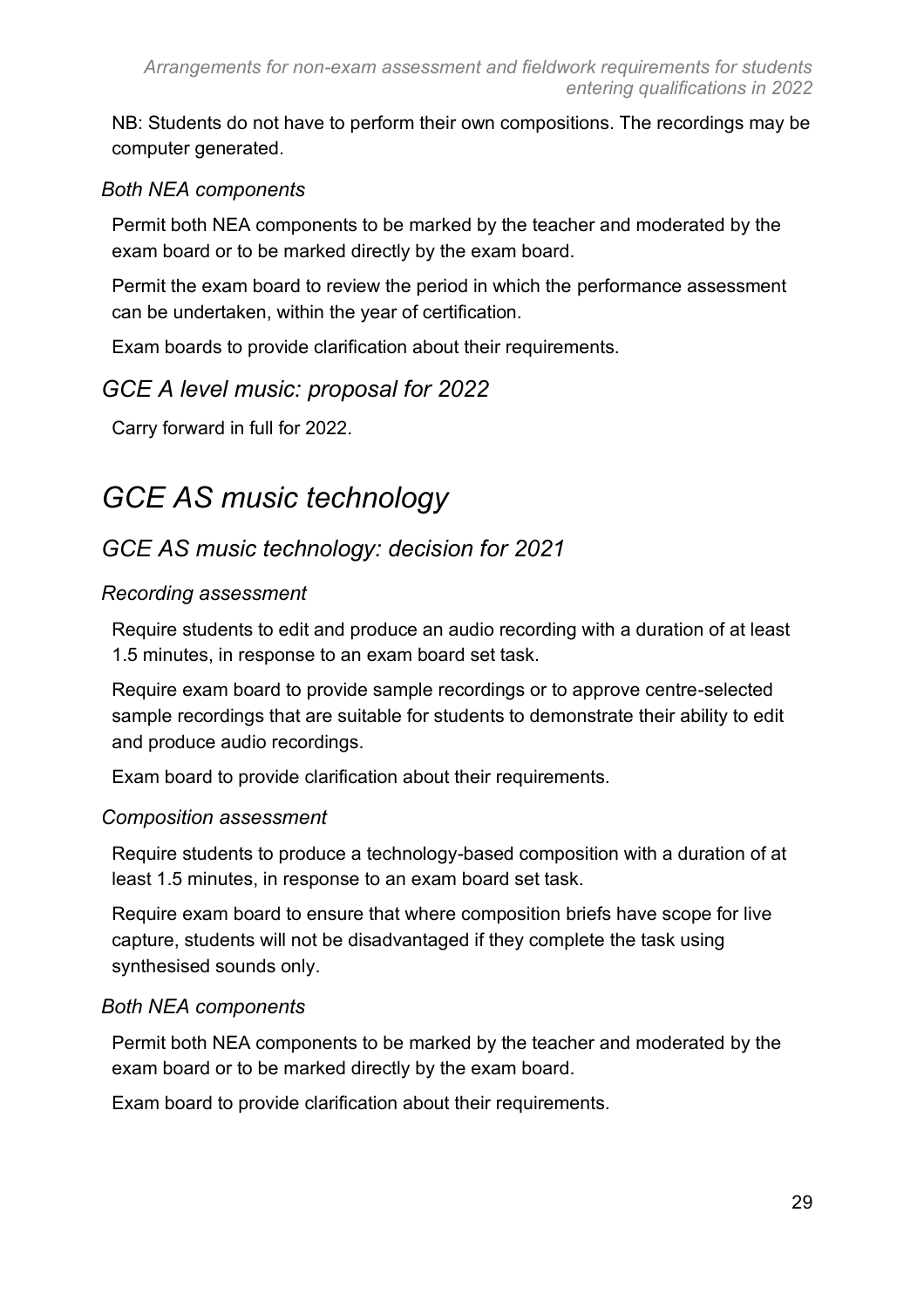### *GCE AS music technology: proposal for 2022*

Carry forward in full for 2022.

### *GCE A level music technology*

### *GCE A level music technology: decision for 2021*

#### *Recording assessment*

Require students to edit and produce an audio recording with a duration of at least 2 minutes, in response to an exam board set task.

Require exam board to provide sample recordings or to approve centre-selected sample recordings that are suitable for students to demonstrate their ability to edit and produce audio recordings.

Exam board to provide clarification about their requirements.

#### *Composition assessment*

Require students to produce a technology-based composition with a duration of at least 2 minutes, in response to an exam board set task.

Require exam board to ensure that where composition briefs have scope for live capture, students will not be disadvantaged if they complete the task using synthesised sounds only.

#### *Both NEA components*

Permit both NEA components to be marked by the teacher and moderated by the exam board or to be marked directly by the exam board.

Exam board to provide clarification about their requirements.

### *GCE A level music technology: proposal for 2022*

Carry forward in full for 2022.

### *GCE AS and A level physical education*

### *GCE AS and A level physical education: decision for 2021*

Permit remote moderation using videoed evidence for all activities.

Permit exam boards to explore relaxation of the requirements for provision of evidence e.g. type and quality of videoed evidence and the evidence of participation in competitive sport.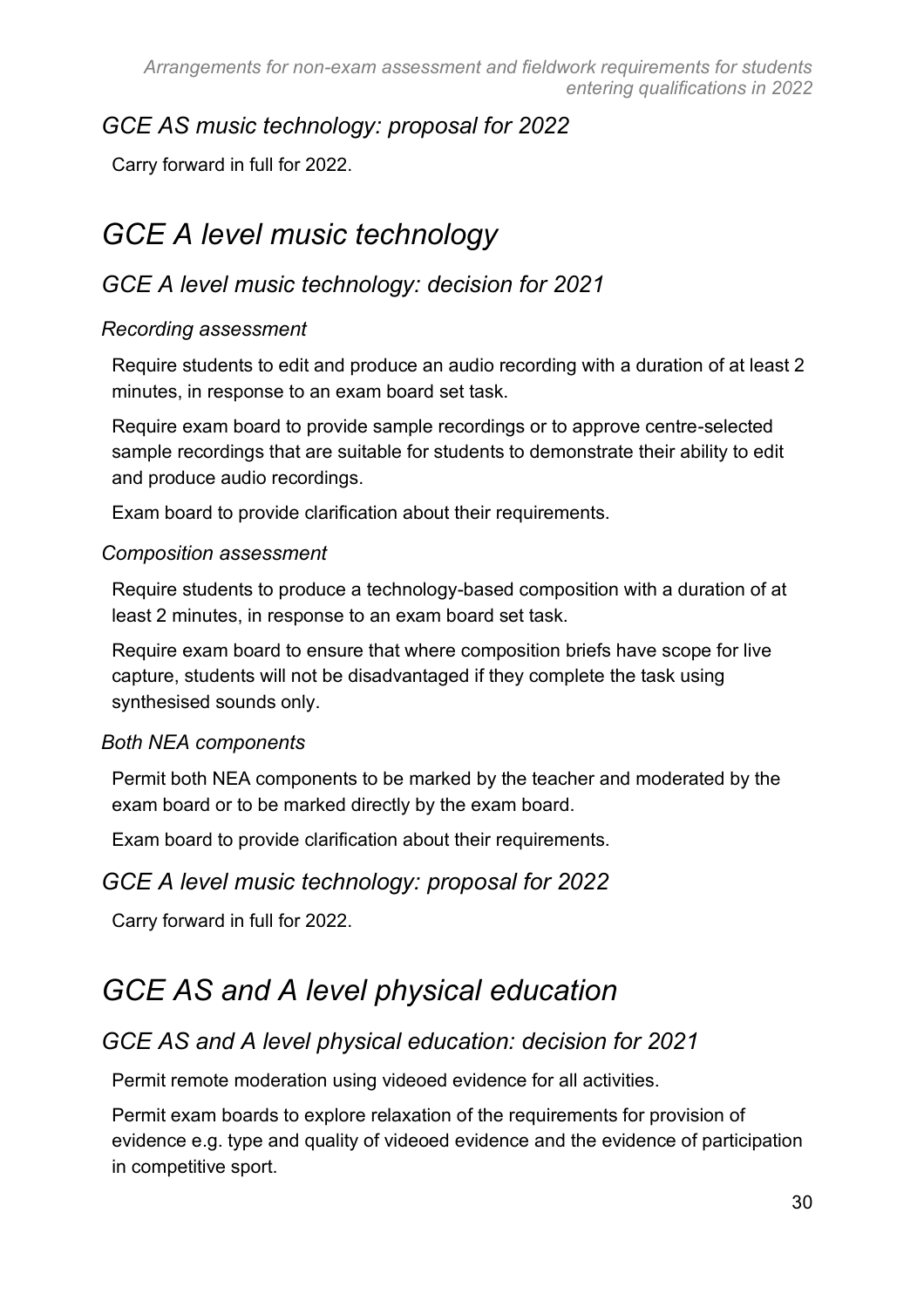### *GCE AS and A level physical education: proposal for 2022*

Carry forward in full for 2022.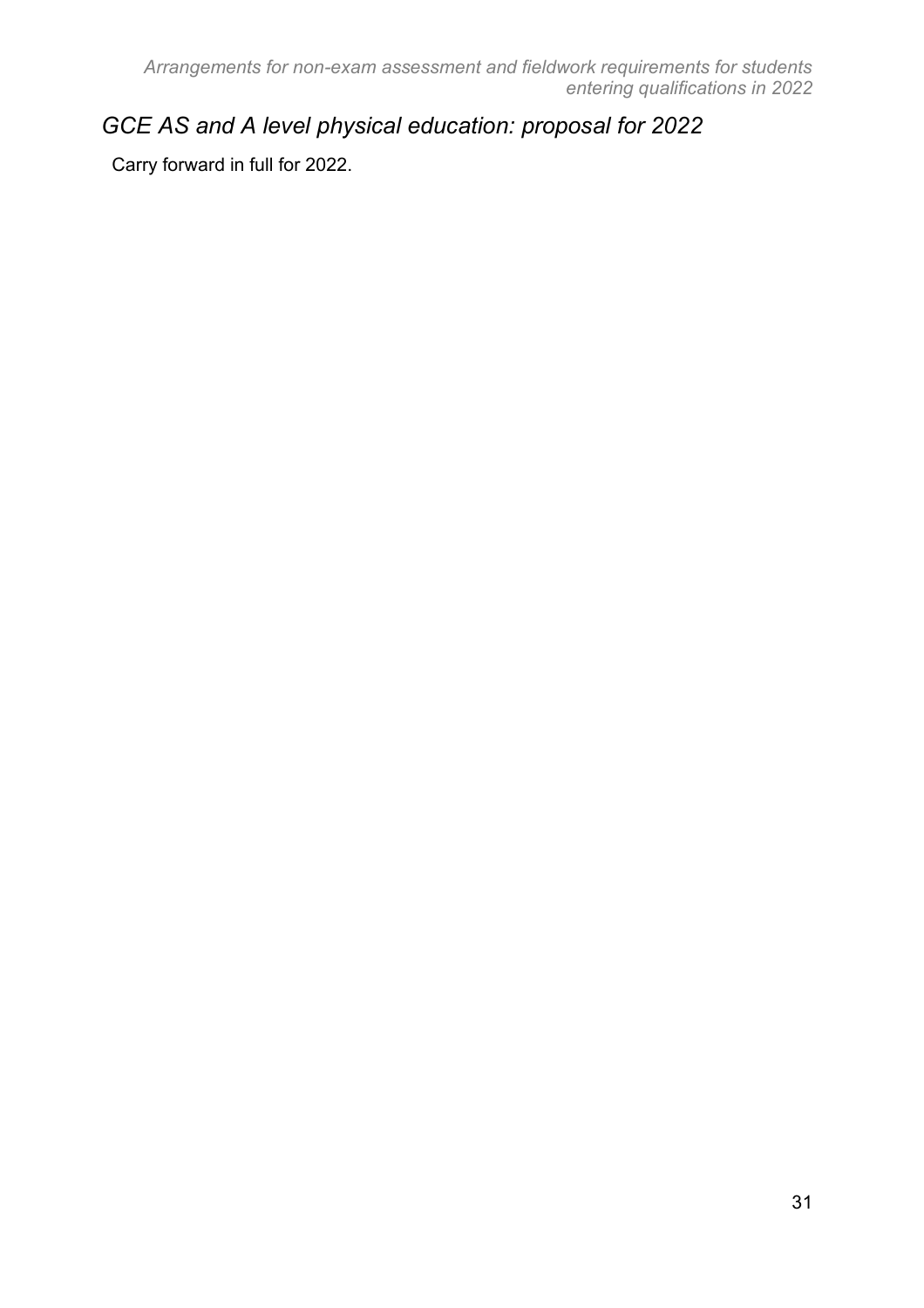### **Question 1**

To what extent do you agree or disagree with our proposal to carry forward specific assessment arrangements for 2021 into 2022 for each GCSE and GCE subject in the section above?

### **Question 2**

Do you have any comments on our proposed approach to carrying forward specific assessment arrangements for 2021 into 2022 for each GCSE and GCE subject in the section above?

When you respond using the questionnaire you will be invited to answer questions 1 and 2 in respect of individual GCSE and GCE subjects, with the exception of GCSE MFL. The specific questions for GCSE MFL are as follows:

### **Question 3**

To what extent do you agree or disagree that for GCSE MFL we should carry forward the arrangements for 2021 into 2022 in relation to the inclusion of additional optional questions for the writing tasks and avoiding the use of unfamiliar vocabulary?

### **Question 4**

To what extent do you agree or disagree that for GCSE MFL, so long as it remains practicable to do so, students should take formal speaking assessments in 2022?

### **Question 5**

To what extent do you agree or disagree that for GCSE MFL, if it is not practicable to complete formal speaking assessments in 2022, spoken language should be assessed by teachers, using the common criteria for the endorsement approach set in respect of the assessment of spoken language in 2021?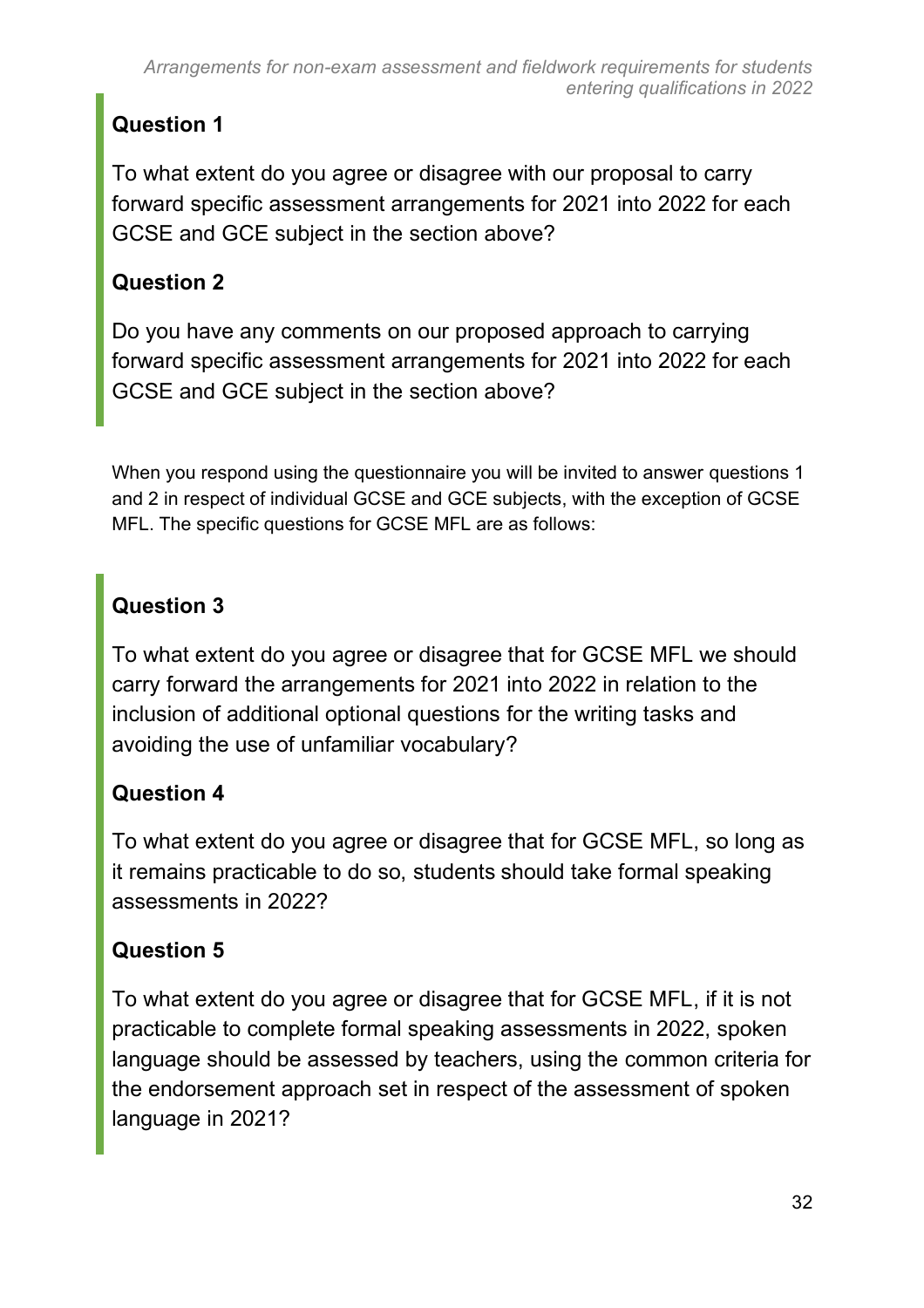### **Question 6**

To what extent do you agree or disagree that for GCSE MFL, Ofqual should make a final decision whether or not it is practicable for spoken language to be assessed by formal speaking assessments?

### **Question 7**

To what extent do you agree or disagree that for GCSE MFL, Ofqual should make the final decision no later than 31 January 2022?

### **Question 8**

Do you have any comments on our proposed approach to the assessment arrangements for GCSE MFL in 2022?

### <span id="page-32-0"></span>Next steps

We will consider responses to this consultation before we decide on the arrangements for non-exam assessment and fieldwork requirements for students entering qualifications in summer 2022. We will then consult with the exam boards on the regulatory requirements we will need to put in place to give effect to our decisions.

### Future considerations

This consultation specifically focuses on subjects where preparation and work for non-exam assessment and fieldwork activities is taking place this term for students who will be taking their exams in 2022. However, we recognise there are other activities about which students, teachers and exam boards might have questions. For example, in relation to the expectations for the externally set task in art and design or practical work in subjects such as the sciences, environmental science and astronomy.

We are currently hopeful that, with further lifting of public health restrictions, it will be possible for students to complete work as usual during the next academic year. Therefore, we do not propose to carry forward the 2021 arrangements for these subjects at this point in time to avoid possible negative effects on teaching and learning.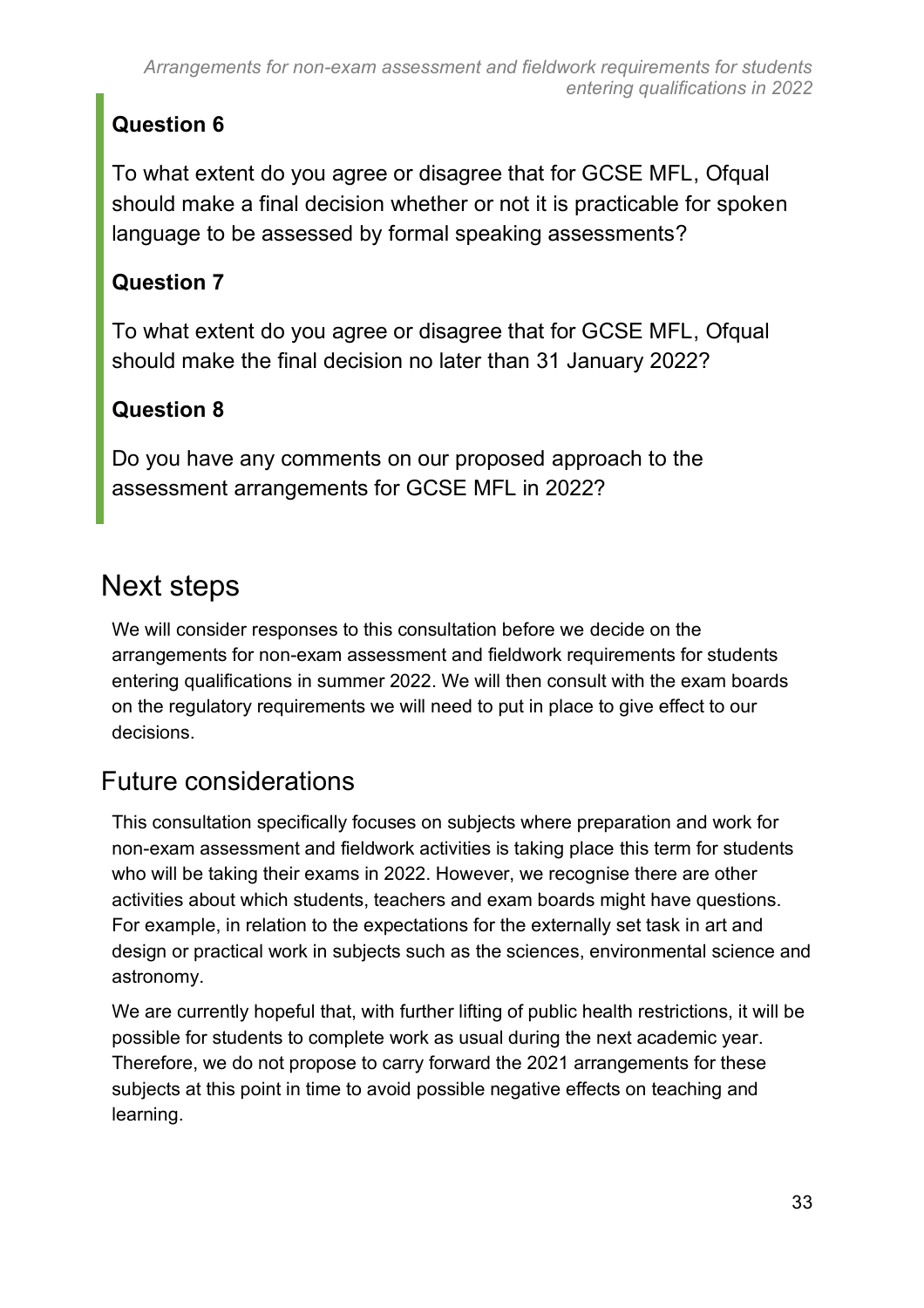We are keeping this situation under review and will provide more information about, and where necessary consult on, further arrangements for 2022 in due course.

Additionally, in GCSE ancient history, history and English literature, the government agreed that, for 2021 only, there could be a reduction in the amount of content that would be assessed. Content coverage (curriculum) is the responsibility of the DfE. Arrangements in these subjects will be considered as part of the wider policy decisions for the 2022 exams.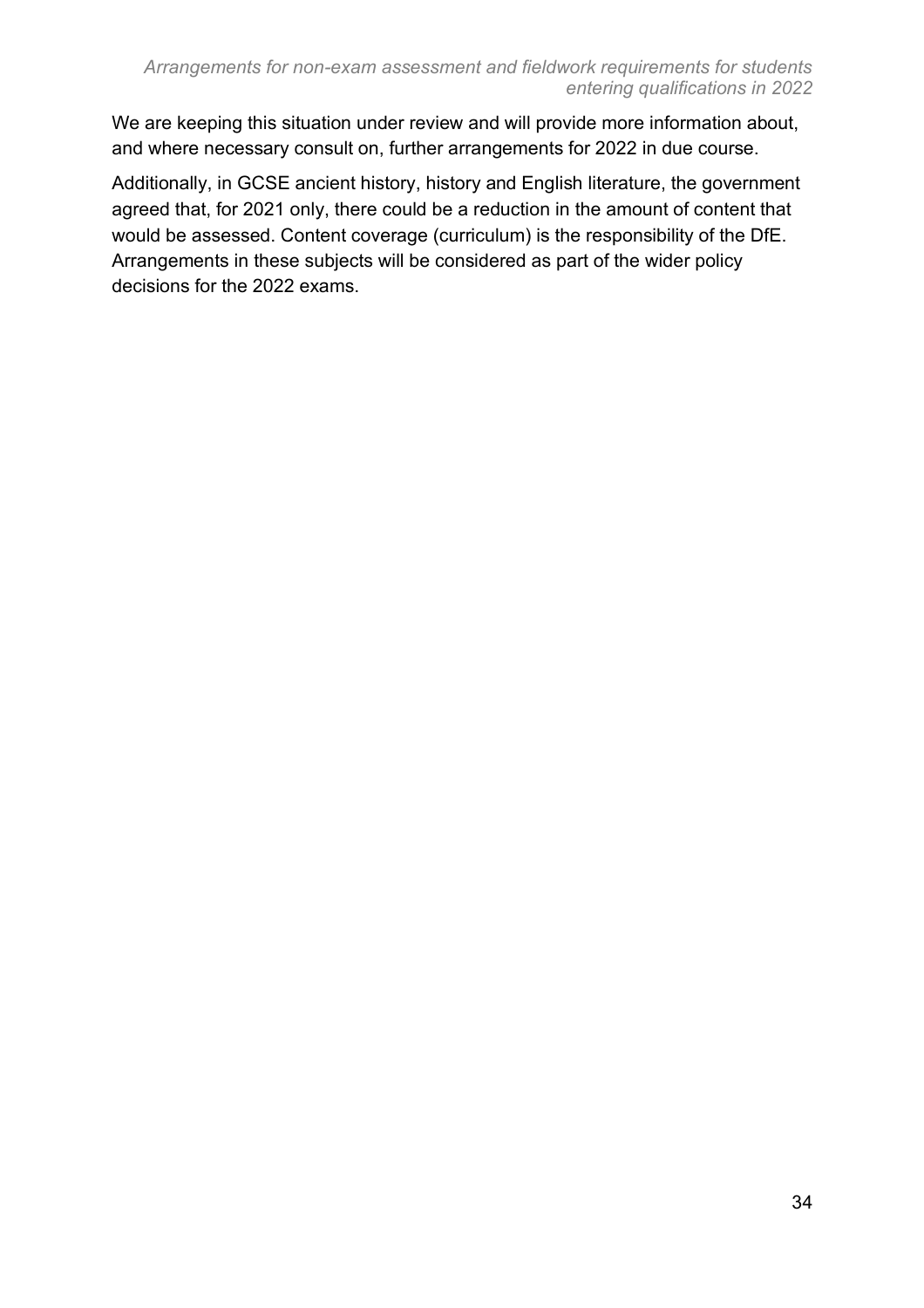## <span id="page-34-0"></span>Equality impact assessment

As Ofqual is a public body, we must comply with the public sector equality duty in section 149(1) of the Equality Act 2010. We set out more information about our duties in Annex B. In developing these proposals, we have considered the likely impact on persons who share particular protected characteristics.

We are required to have due regard to the need to:

- eliminate discrimination, harassment, victimisation and any other conduct that is prohibited by or under the Equality Act 2010
- advance equality of opportunity between persons who share a relevant protected characteristic and persons who do not share it
- foster good relations between persons who share a relevant protected characteristic and persons who do not share it

We have considered whether any of our proposals might impact (positively or negatively) on students who share particular protected characteristics.<sup>1</sup>

All students who were preparing to take GCSEs, AS and A levels next year will have been affected by the public health restrictions put in place in response to the coronavirus (COVID-19) pandemic. Most will have been directly affected by the closure of schools and colleges. Students who were studying independently, for example because they are home educated, might have been less directly affected by these closures, but they will, nevertheless, have been affected by changes to routine aspects of their lives.

There is no doubt that the disruption to some students' education will have been more severe than others, particularly where public health restrictions have prevented or otherwise impacted on practical activities that form part of the qualifications they are studying. Some students will have had the opportunity to  $-$  and chosen to  $$ engage in a full programme of remote learning facilitated by their school or college. Others will have not had such a full opportunity or will have chosen not to take it. Some students might not have been able to take up the opportunities that were available to them.

<sup>1</sup> For the purposes of the public sector equality duty, the 'protected characteristics' are: disability, race, age, religion or belief, pregnancy or maternity, sex, sexual orientation, and gender reassignment.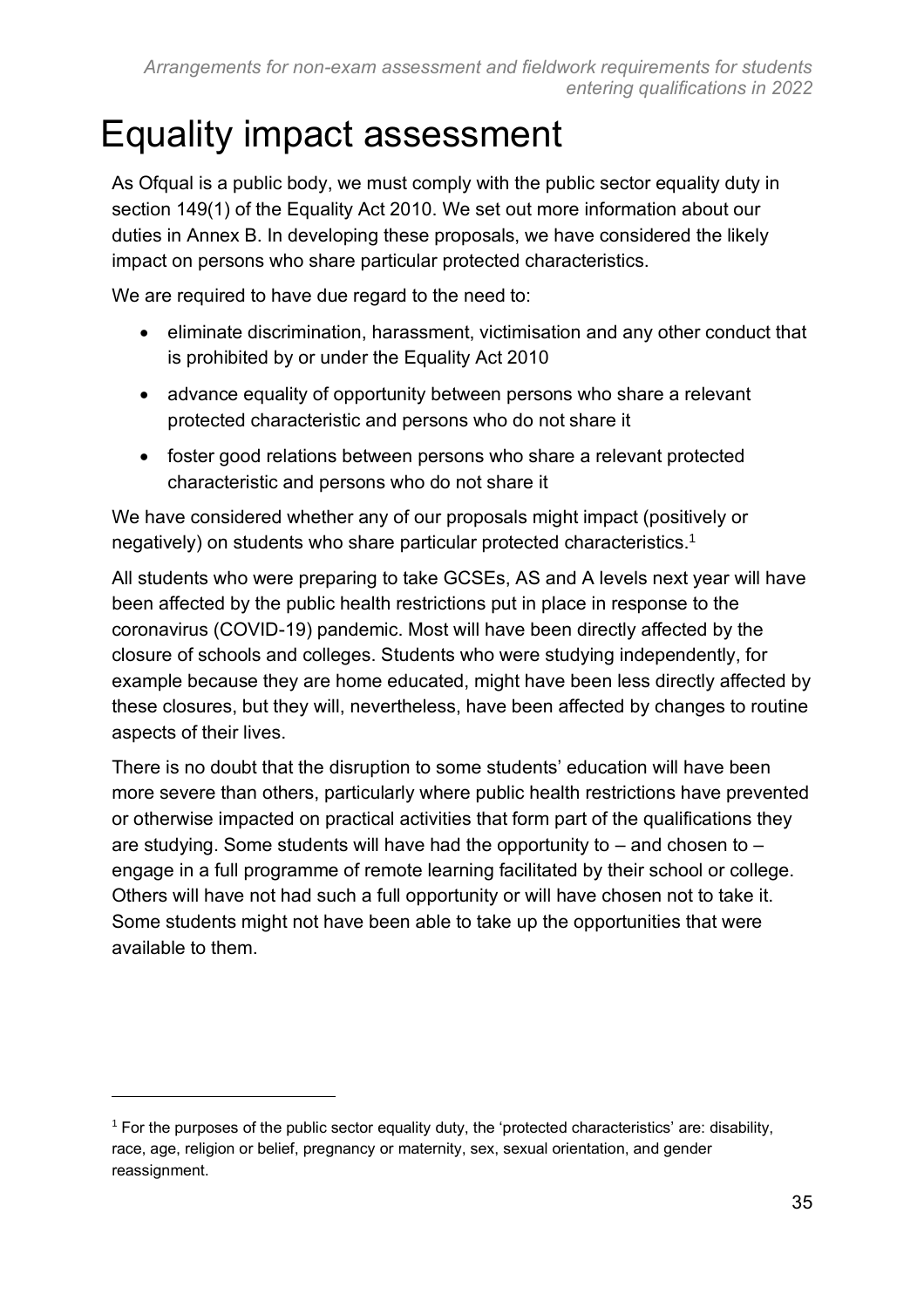Those students whose education might have been and will continue to be most badly disrupted include:

- students with caring responsibilities
- those whose homes are not conducive to study or carrying out subjectspecific practical activities
- students without access to the internet or a computer, including where subject specific specialist software or other equipment might be needed
- students with SEND who have not been able to access their normal learning support and/or who might be particularly vulnerable to coronavirus (COVID-19)
- students from Gypsy and Traveller communities
- students from BAME communities whose families might have been affected by coronavirus (COVID-19) or who themselves felt particularly vulnerable to the virus
- students whose first language is not English
- students in lower socio-economic groups who might not have been able to access relevant equipment, for example, musical instruments or ongoing instrumental tuition

We are proposing to carry forward into 2022 changes to the arrangements for some exam and non-exam assessment and fieldwork activities that were already agreed for 2021. We are not proposing new or different arrangements.

In response to our consultation last year, respondents commented that these proposals could impact on students who prefer practical elements of courses, and concerns were expressed about removing these in favour of exam performance only. However, the majority of these arrangements are permissive and enable teachers to take a more flexible approach to the evidence and requirements that are usually in place for these subjects. This should allow, for example, teachers to take into account students' individual circumstances, including those exacerbated by the pandemic, to ensure that non-exam assessment work can still be completed.

While we can bring about some adjustments to the way students are assessed and examined, as proposed in this consultation, it will always be the case that students who have been better prepared for the exams and assessments will likely perform better than others.

We have not identified any aspects of our proposed changes to the way GCSEs, AS or A levels are assessed in 2021 that would have a negative impact on students who share particular protected characteristics.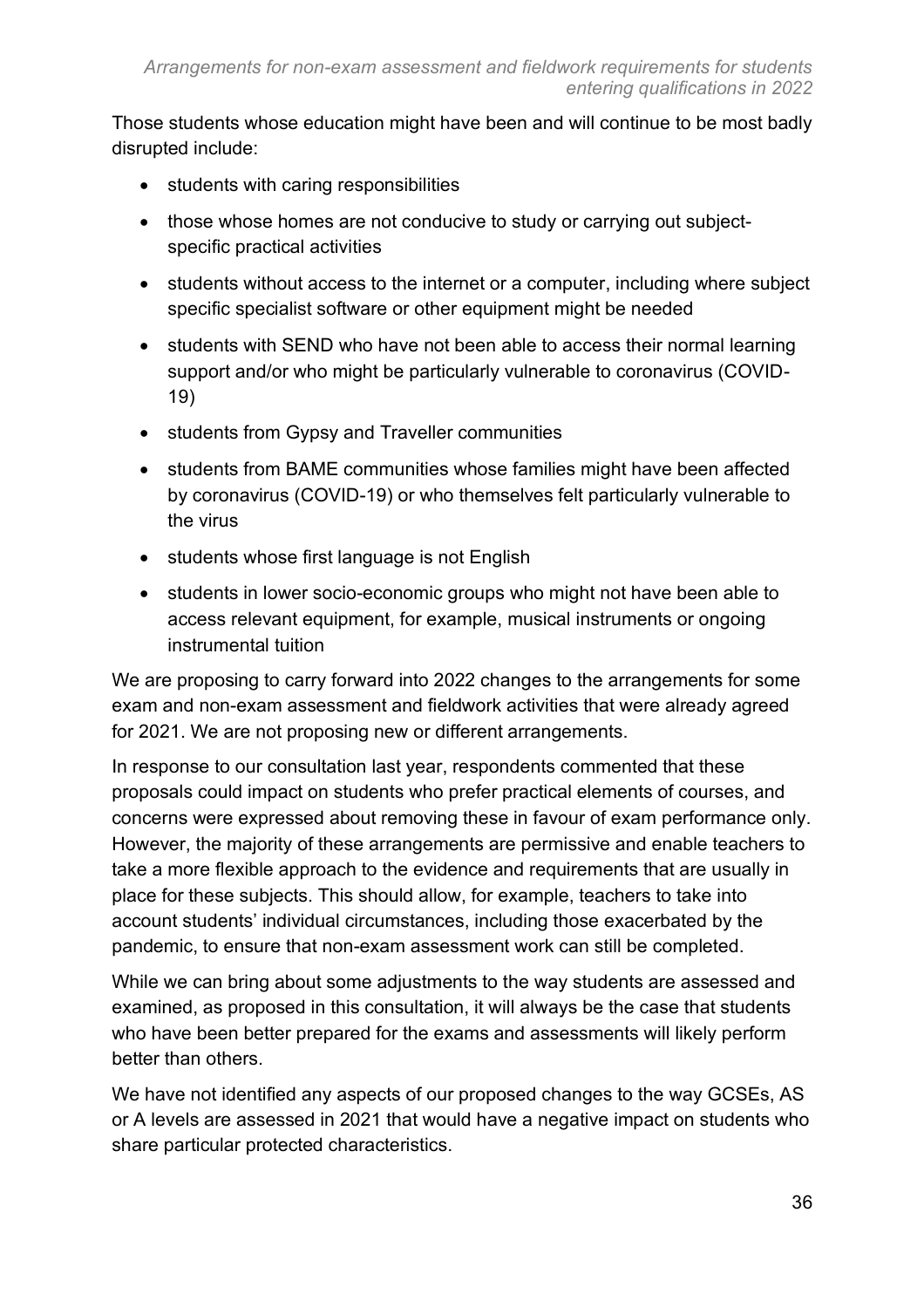### **Question 9**

Are there other potential equality impacts that we have not explored?

### **Question 10**

If yes, what are they?

### **Question 11**

We would welcome your views on how any potential negative impacts on particular groups of students could be mitigated.

# <span id="page-36-0"></span>Regulatory impact assessment

We are proposing to carry forward into 2022 the changes to the arrangements for some exam and non-exam assessment and fieldwork activities that were already agreed for 2021. Our aim in doing this is to help schools and colleges manage any on-going public health restrictions and to make the assessments more accessible to students, while ensuring the qualifications remain valid and meaningful.

We developed these proposals for 2021 with input from the exam boards and subject associations with the aim of putting in place arrangements that are both appropriate and manageable. In response to our consultation last year, teachers commented on the difficulties caused by the public health restrictions, highlighting that more staff, more space and more equipment (to reduce the sharing of materials and equipment) would likely be required in subjects such as food preparation and nutrition, music, drama, and PE. They told us it would be burdensome to start non-exam assessment work again where requirements were changing, and that time would be needed to prepare and submit digital evidence. We hope that making these decisions now to carry forward arrangements that were put in place last year, will address some of these difficulties and minimise burden on centres.

We anticipate that schools and colleges will experience some, but limited, burden from these proposals. They will need to take time to understand subject by subject the implications of the changes proposed and re-plan teaching and exam preparation in light of those changes. However, given that this proposal is not about further changes but about carrying forward changes that were put in place last summer, we would hope that there will not be significant additional burden as teachers, and exam boards, will already be familiar with and will have taken steps to address them. Some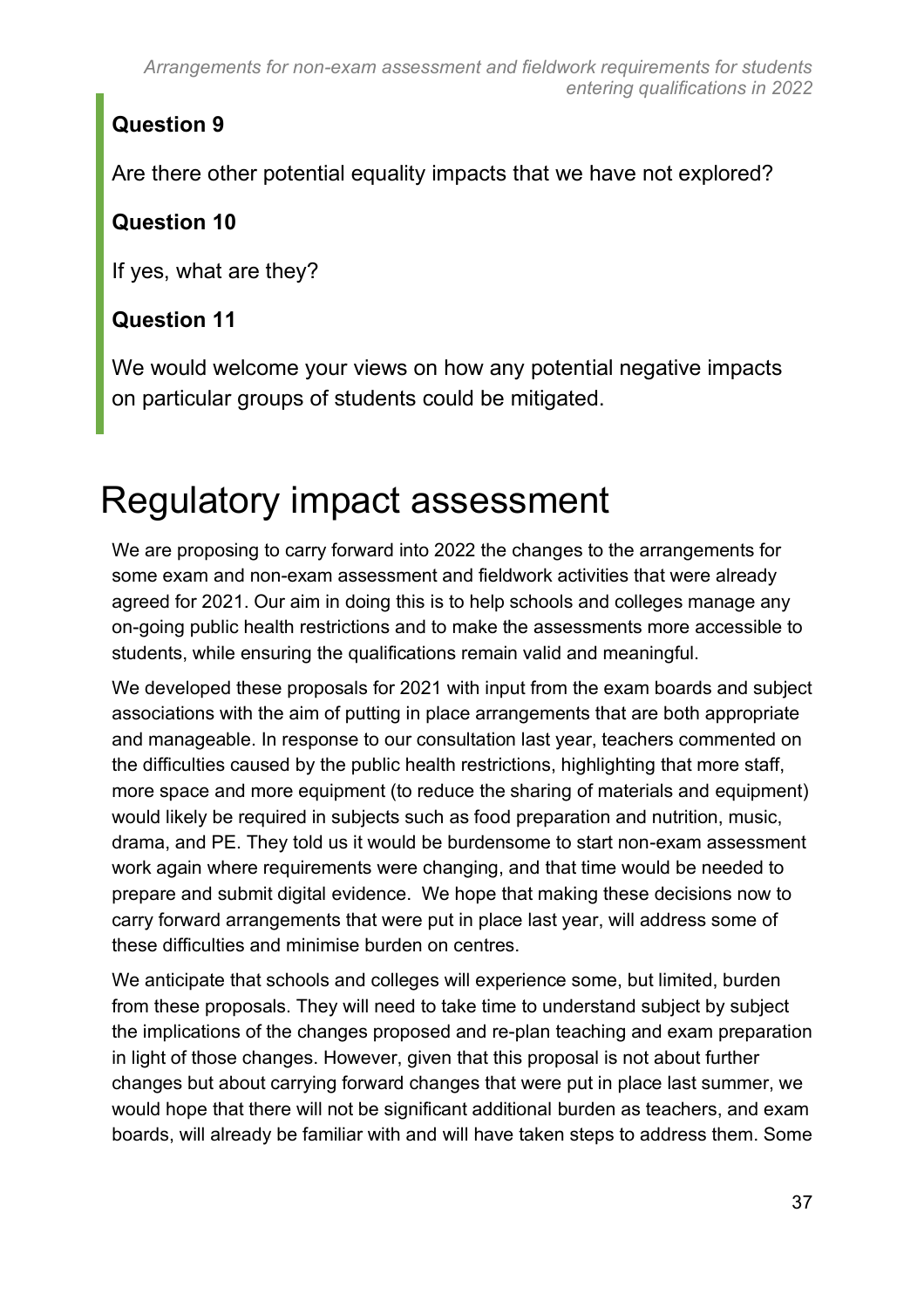of the changes, as outlined above, are intended to reduce burden on centres and to enable more time for teaching.

The exam boards have already updated the information they provide about these assessment arrangements to help teachers and students understand any changed arrangements and to prepare appropriately. In many cases this information should still be relevant if the changes for 2021 are carried forward into 2022. In the case of GCSE MFL, GCSE and AS geography and AS and A level music technology, where the changes for 2021 impacted on the design of the exam papers and the nature of non-exam assessment, exam boards will need to produce new assessment material for 2022. This would impose a cost on them.

We believe that students should not experience additional costs from the proposed changes and would welcome views on this.

### **Question 12**

Are there additional activities associated with changing the exam and assessment arrangements for students taking the qualifications in summer 2022 that we have not identified above?

### **Question 13**

If yes, what are they?

### **Question 14**

What additional costs do you expect you would incur if the proposed changes to the exam and assessment arrangements were carried forward for summer 2022?

### **Question 15**

We would welcome your views on any suggestions for alternative approaches that could reduce burden and costs.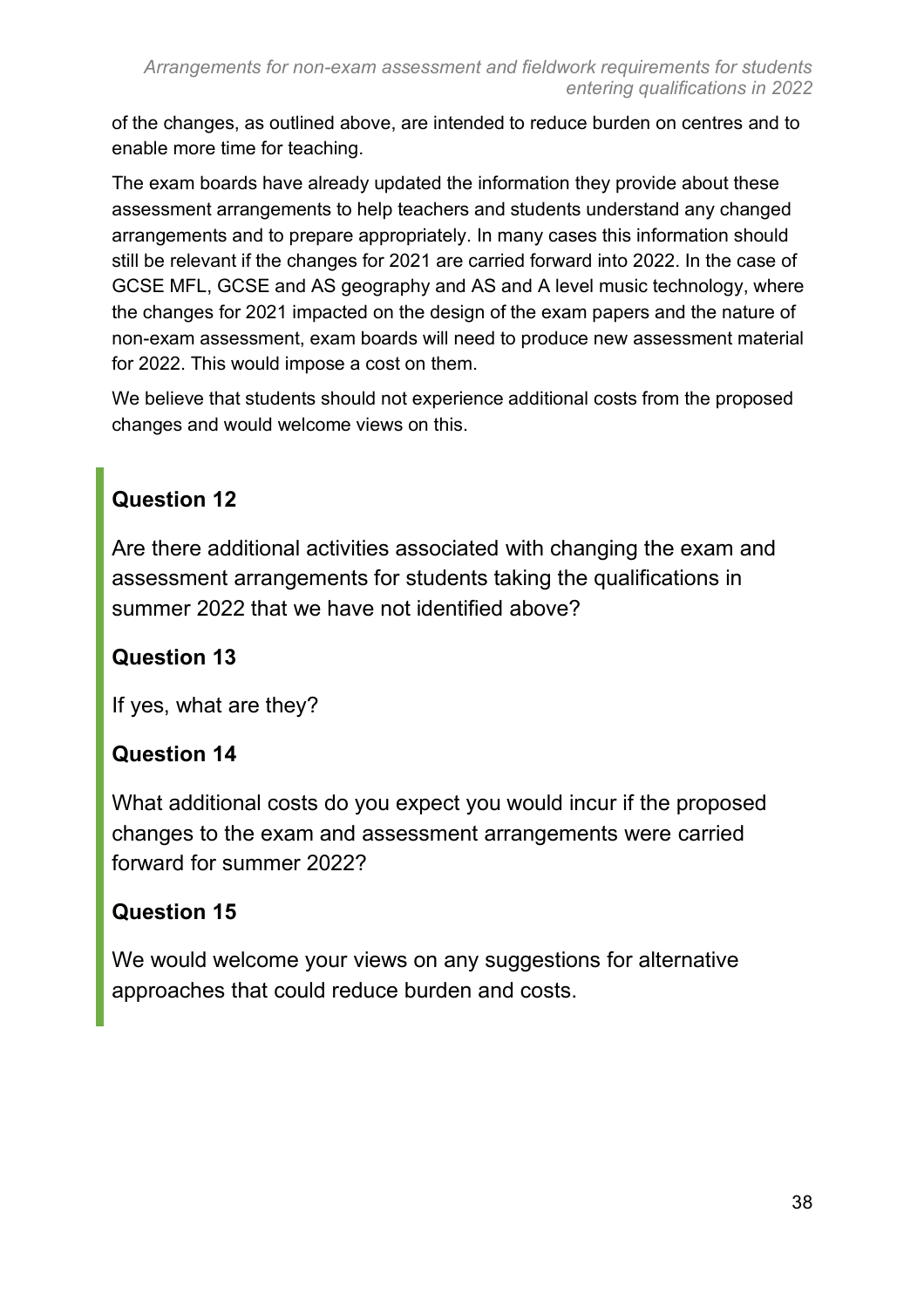# <span id="page-38-0"></span>Annex A: Your data

### <span id="page-38-1"></span>The identity of the data controller and contact details of our Data Protection Officer

This Privacy Notice is provided by The Office of Qualifications and Examinations Regulation (Ofqual). The relevant data protection regime that applies to our processing is the UK GDPR and Data Protection Act 2018 ('Data Protection Laws'). We ask that you read this Privacy Notice carefully as it contains important information about our processing of consultation responses and your rights.

### <span id="page-38-2"></span>How to contact us

If you have any questions about this Privacy Notice, how we handle your personal data, or want to exercise any of your rights, please contact:

Data Protection Officer at [dp.requests@ofqual.gov.uk.](mailto:dp.requests@ofqual.gov.uk)

### <span id="page-38-3"></span>Our legal basis for processing your personal data

Where you provide personal data for this consultation, we are relying upon the public task basis as set out in Article 6 (1) (e) of UK GDPR to process personal data which allows processing of personal data when this is necessary for the performance of our public tasks. We will consult where there is a statutory duty to consult or where there is a legitimate expectation that a process of consultation will take place. Where you provide special category data, we process sensitive personal data such as ethnicity and disability, we rely on Article 9(2) (g) of UK GDPR as processing is necessary for reasons of substantial public interest.

### <span id="page-38-4"></span>Why we are collecting your personal data?

As part of this consultation process, you are not required to provide your name or any personal information that will identify you. However, we are aware that some respondents would like to provide contact information. If you or your organisation are happy to provide personal data, with regard to this consultation, please complete the details where stated. We would like to hear as many views as possible and ensure that we are reaching as many people as possible. In order for us to monitor this, understand views of different groups and take steps to reach specific groups, we sometimes ask for sensitive data such as ethnicity and disability to understand the reach of this consultation and views of specific groups. You do not have to provide this information and it is entirely optional.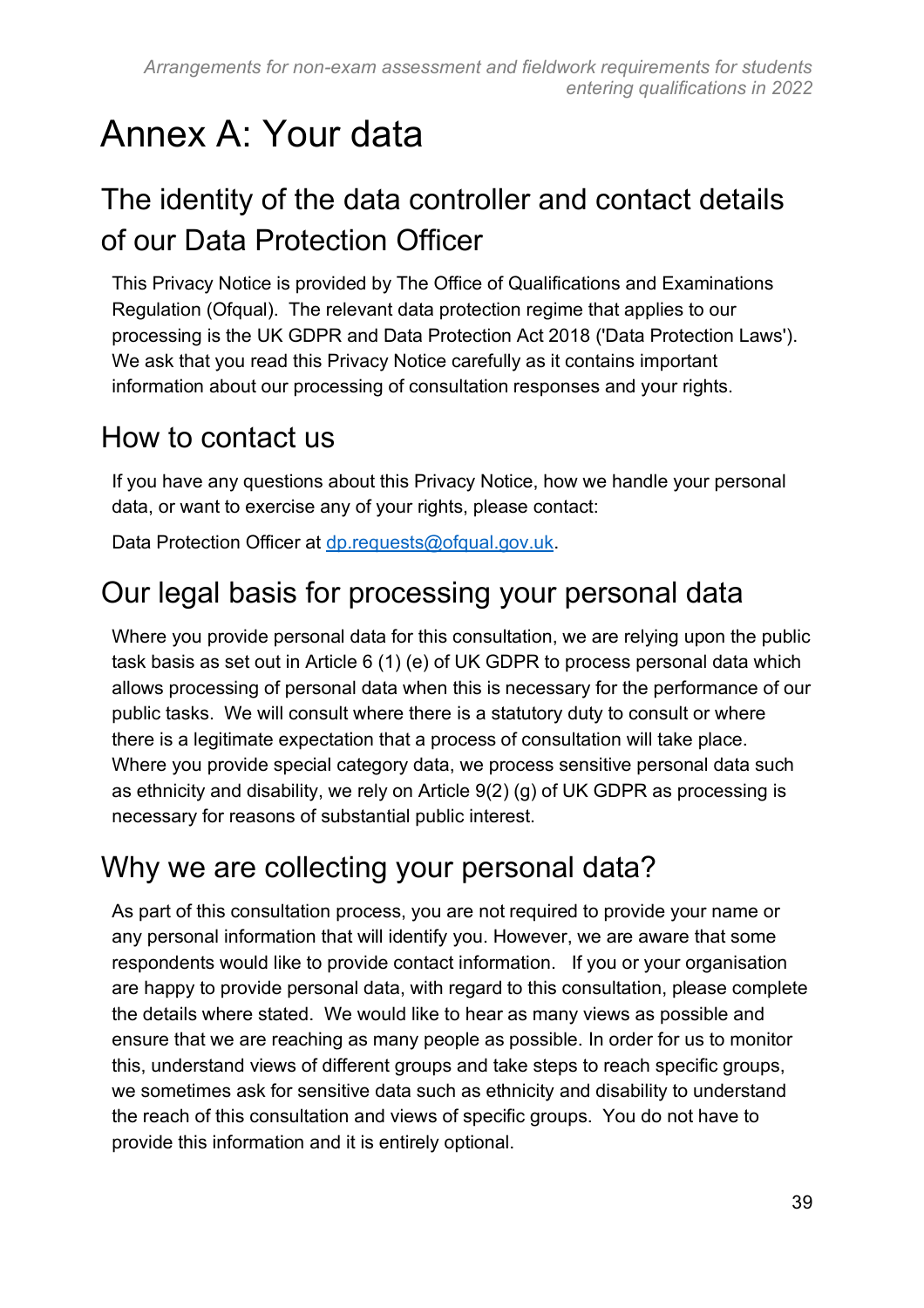Where you have requested that your response or any part remains confidential, we will not include your details in any published list of respondents, however, we may quote from the response anonymously in order to illustrate the kind of feedback we have received.

Please note that information in response to this consultation may be subject to release to the public or other parties in accordance with access to information law, primarily the Freedom of Information Act 2000 (FOIA). We have obligations to disclose information to particular recipients including members of the public in certain circumstances. Your explanation of your reasons for requesting confidentiality for all or part of your response would help us balance requests for disclosure against any obligation of confidentiality. If we receive a request for the information that you have provided in your response to this consultation, we will take full account of your reasons for requesting confidentiality of your response and assess this in accordance with applicable data protection rules.

Members of the public are entitled to ask for information we hold under the Freedom of Information Act 2000. On such occasions, we will usually anonymise responses, or ask for consent from those who have responded, but please be aware that we cannot guarantee confidentiality.

If you choose 'No' in response to the question asking if you would like anything in your response to be kept confidential, we will be able to release the content of your response to the public, but we won't make your personal name and private contact details publicly available.

### <span id="page-39-0"></span>How we will use your response

We will use your response to help us shape our policies and regulatory activity. If you provide your personal details, we may contact you in relation to your response. We will analyse all responses and produce reports of consultation responses. In the course of analysis, we will, where possible, avoid using your name and contact details. We will only process the body of your response but we are aware that in some cases, this may contain information that could identify you.

### Sharing your response

We may share your response, in full, with The Department for Education (DfE) and The Institute for Apprenticeships & Technical Education (IFATE) where the consultation is part of work involving those organisations. We may need to share responses with them to ensure that our approach aligns with the wider process. Where possible, if we share a response, we will not include any personal data (if you have provided any). Where we have received a response to the consultation from an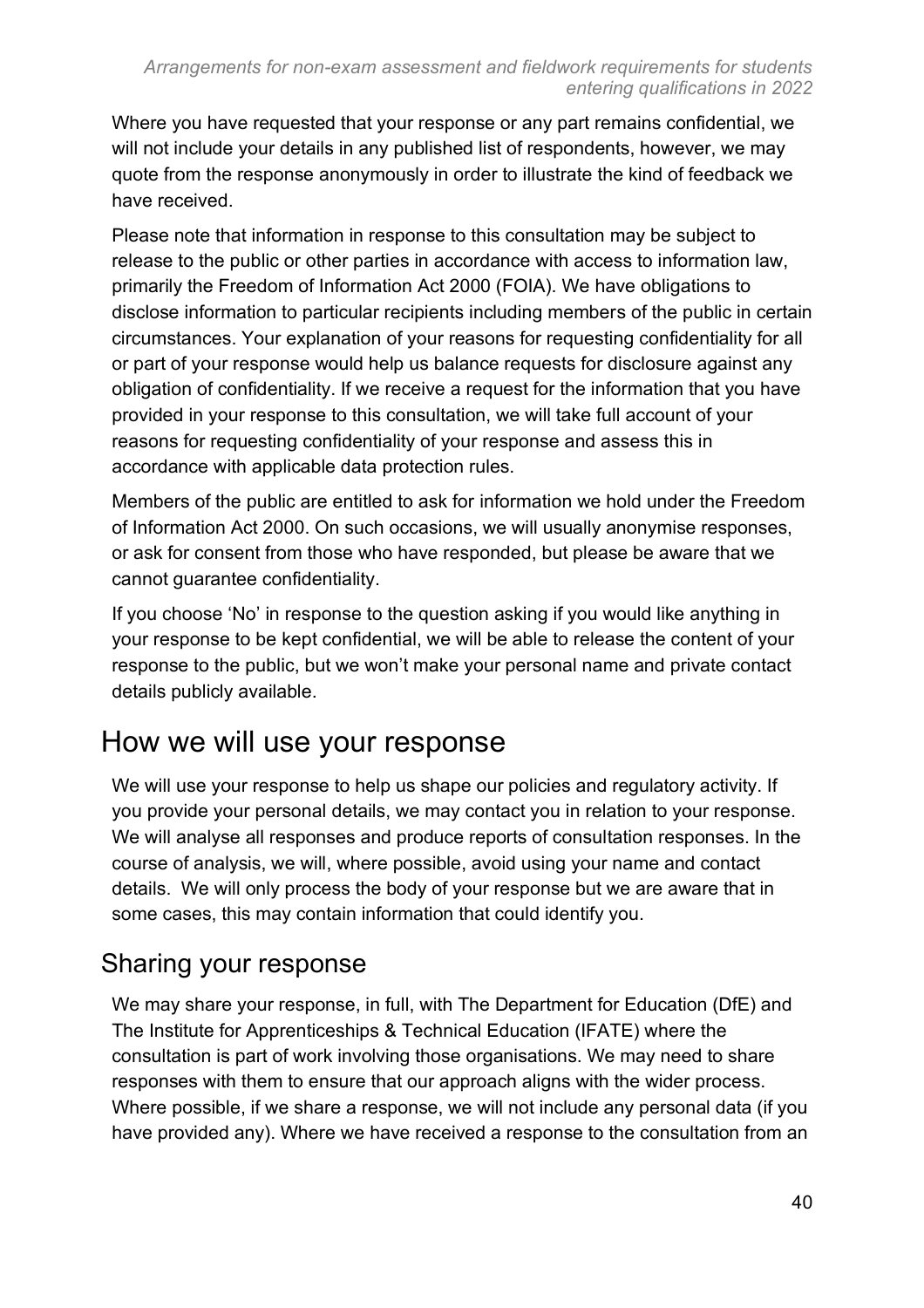organisation, we will provide the DfE and IFATE with the name of the organisation that has provided the response, although we will consider requests for confidentiality.

Where we share data, we ensure that adequate safeguards are in place to ensure that your rights and freedoms are not affected.

We use Citizen Space to collect consultation responses and they act as our data processor. You can view [Citizen Space's privacy notice](https://app.citizenspace.com/privacy_policy/) on their website.

Your response will also be shared internally within Ofqual in order to analyse the responses and shape our policies and regulatory activity. In some cases, we will use third parties to do specific things on our behalf such as analyse the responses and store our data. Where we do so, we will ensure that your personal data is kept safe and secure. They cannot do anything with your personal data unless we instruct them to do it. They will not share your information with any organisation apart from us. They will hold it securely and retain it for the period we instruct them.

We use third party software to produce analysis reports, which may require hosting of data outside the UK, specifically the US. Please note that limited personal information is shared. All personal contact information is removed during this process. Where we transfer any personal data outside the UK, we make sure that appropriate safeguards are in place to ensure that the personal data is protected and kept secure.

Following the end of the consultation, [we will publish an analysis of responses on our](https://www.gov.uk/government/organisations/ofqual)  [website.](https://www.gov.uk/government/organisations/ofqual) We will not include personal details in the responses that we publish.

We may also publish an annex to the analysis listing all organisations that responded, but will not include personal names or other contact details.

### <span id="page-40-0"></span>How long will we keep your personal data

For this consultation, Ofqual will keep your personal data (if provided) for a period of 2 years after the close of the consultation.

### <span id="page-40-1"></span>Your data

Your personal data:

- will not be sent outside of the UK unless there are appropriate safeguards in place to protect your personal data
- will not be used for any automated decision making
- will be kept secure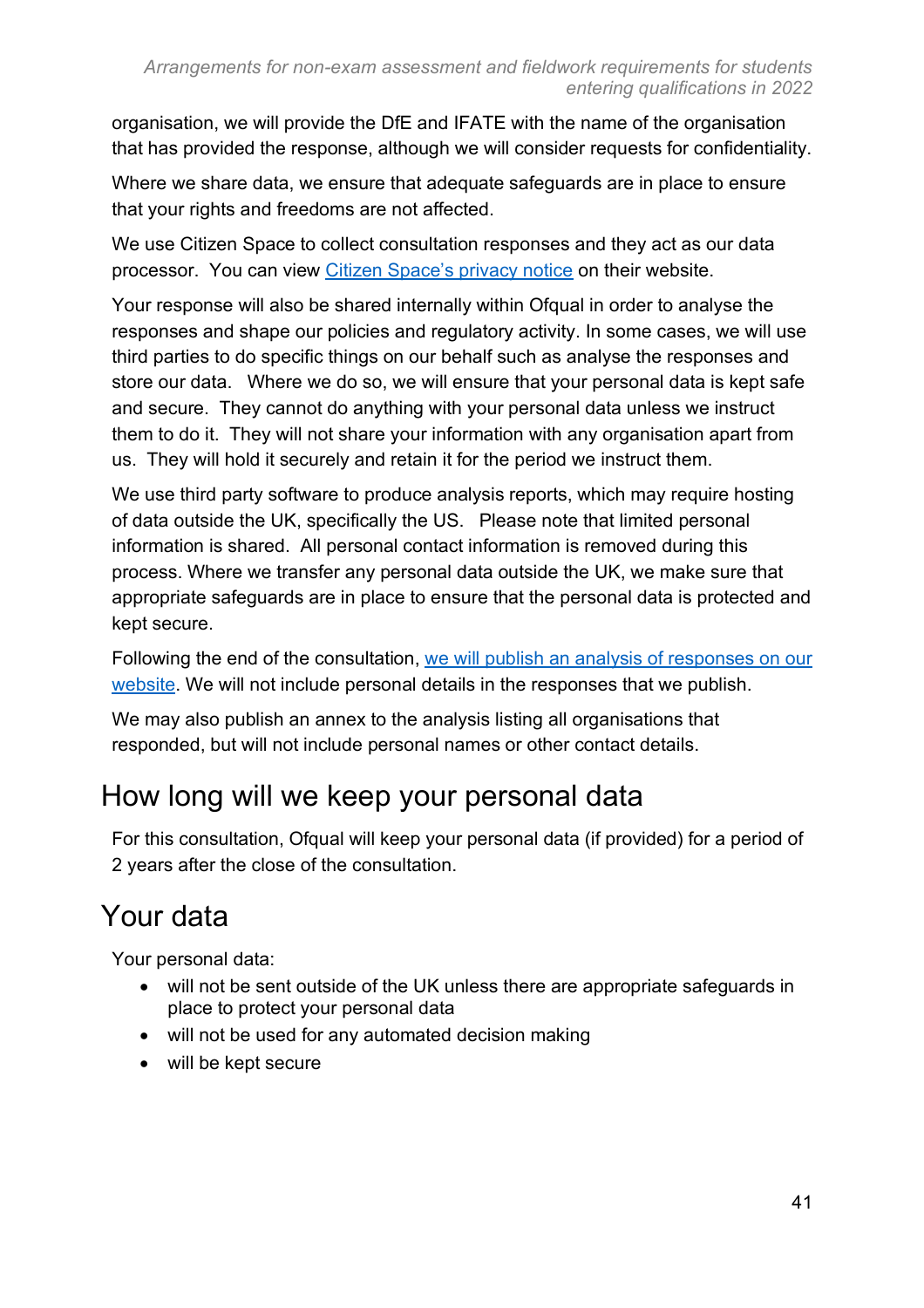We implement appropriate technical and organisational measures in order to protect your personal data against accidental or unlawful destruction, accidental loss or alteration, unauthorised disclosure or access and any other unlawful forms of processing.

### Your rights, e.g. access, rectification, erasure

As a data subject, you have the legal right to:

- access personal data relating to you
- have all or some of your data deleted or corrected
- prevent your personal data being processed in some circumstances
- ask us to stop using your data, but keep it on record

If you would like to exercise your rights, please contact us using the details set out above.

We will respond to any rights that you exercise within a month of receiving your request, unless the request is particularly complex, in which case we will respond within 3 months.

Please note that exceptions apply to some of these rights which we will apply in accordance with the law.

You also have the right to lodge a complaint with the Information Commissioner (ICO) if you think we are not handling your data fairly or in accordance with the law. You can contact the ICO at, or telephone 0303 123 1113. ICO, Wycliffe House, Water Lane, Wilmslow, Cheshire SK9 5AF.

If there is any part of your response that you wish to remain confidential, please indicate so in your response.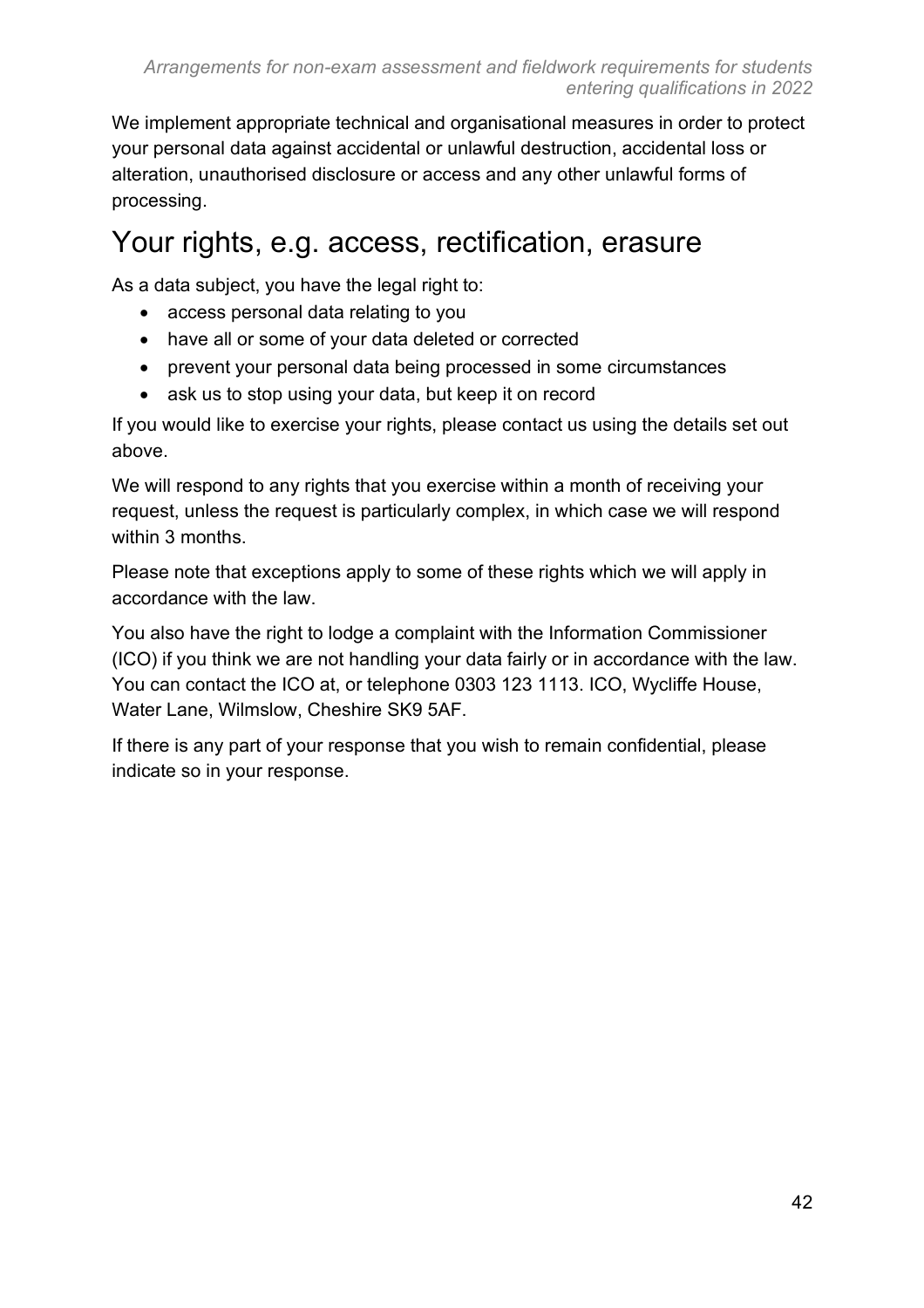# <span id="page-42-0"></span>Annex B – Ofqual's role, objectives and duties

### <span id="page-42-1"></span>The Apprenticeship, Skills, Children and Learning Act 2009

Ofqual has five statutory objectives, set out in the Apprenticeship, Skills, Children and Learning Act 2009;

- **1) The qualification standards objective**, which is to secure that the qualifications we regulate:
	- a) give a reliable indication of knowledge, skills and understanding; and b) indicate:
		- i) a consistent level of attainment (including over time) between comparable regulated qualifications; and
		- ii) a consistent level of attainment (but not over time) between qualifications we regulate and comparable qualifications (including those awarded outside of the UK) that we do not regulate
- **2) The assessment standards objective,** which is to promote the development and implementation of regulated assessment arrangements which:
	- a) give a reliable indication of achievement, and
	- b) indicate a consistent level of attainment (including over time) between comparable assessments
- **3) The public confidence objective,** which is to promote public confidence in regulated qualifications and regulated assessment arrangements
- **4) The awareness objective,** which is to promote awareness and understanding of:
	- a) the range of regulated qualifications available,
	- b) the benefits of regulated qualifications to Students, employers and institutions within the higher education sector, and
	- c) the benefits of recognition to bodies awarding or authenticating qualifications
- **5) The efficiency objective,** which is to secure that regulated qualifications are provided efficiently, and that any relevant sums payable to a body awarding or authenticating a qualification represent value for money.

We must therefore regulate so that qualifications properly differentiate between Students who have demonstrated that they have the knowledge, skills and understanding required to attain the qualification and those who have not.

We also have a duty under the Apprenticeship, Skills, Children and Learning Act 2009 to have regard to the reasonable requirements of relevant Students, including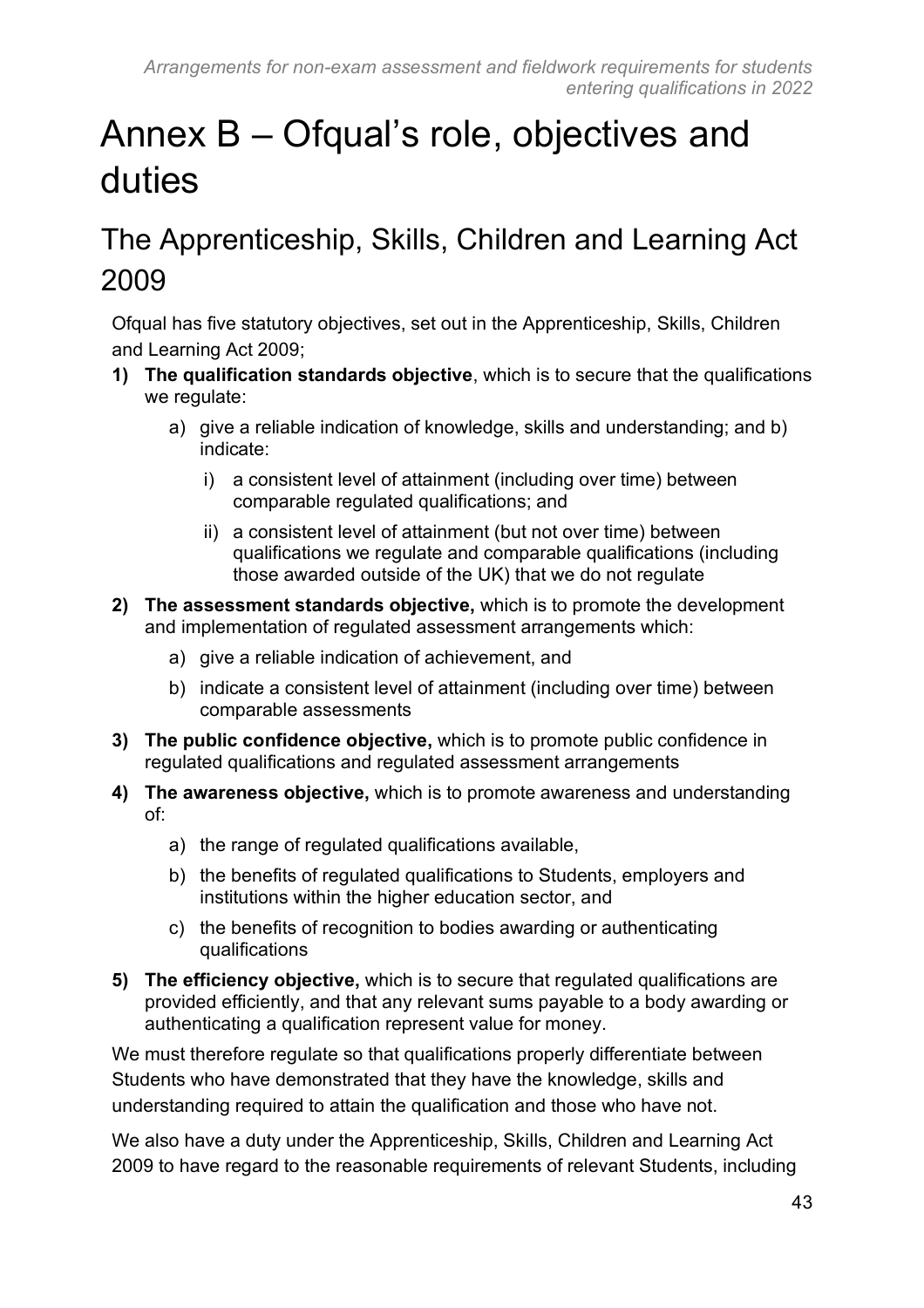those with special educational needs and disabilities, of employers and of the higher education sector, and to aspects of government policy when so directed by the Secretary of State.

### <span id="page-43-0"></span>The Equality Act 2010

As a public body, we are subiect to the public sector equality duty. This duty requires us to have due regard to the need to:

- a) eliminate discrimination, harassment, victimisation and any other conduct that is prohibited under the Equality Act 2010
- b) advance equality of opportunity between persons who share a relevant protected characteristic and persons who do not share it
- c) foster good relations between persons who share a relevant protected characteristic and persons who do not share it

The awarding organisations that design, deliver and award qualifications are required by the Equality Act, among other things, to make reasonable adjustments for disabled people taking their qualifications, except where we have specified that such adjustments should not be made.

When we decide whether such adjustments should not be made, we must have regard to:

- a) the need to minimise the extent to which disabled persons are disadvantaged in attaining the qualification because of their disabilities
- b) the need to secure that the qualification gives a reliable indication of the knowledge, skills and understanding of a person upon whom it is conferred
- c) the need to maintain public confidence in the qualification

We are subject to a number of duties and we must aim to achieve a number of objectives. These different duties and objectives can, sometimes conflict with each other. For example, if we regulate to secure that a qualification gives a reliable indication of a Student's knowledge, skills and understanding, a Student who has not been able to demonstrate the required knowledge, skills and/or understanding will not be awarded the qualification.

A person may find it more difficult, or impossible, to demonstrate the required knowledge, skills and/or understanding because they have a protected characteristic. This could put them at a disadvantage relative to others who have been awarded the qualification.

It is not always possible for us to regulate so that qualifications give a reliable indication of knowledge, skills and understanding and advance equality between people who share a protected characteristic and those who do not. We must review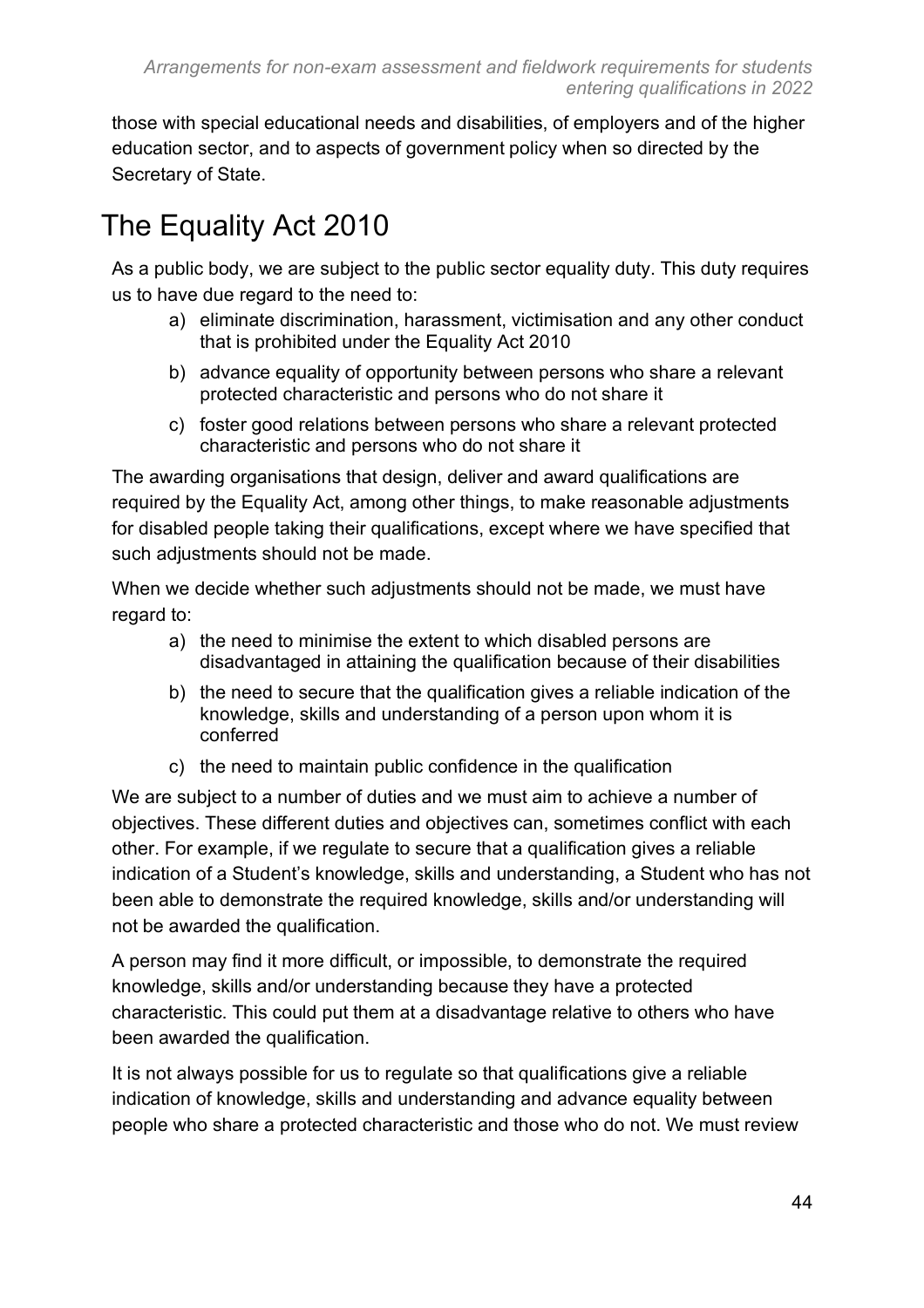all the available evidence and actively consider all the available options before coming to a final, justifiable decision.

Qualifications cannot mitigate inequalities or unfairness in the education system or in society more widely that might affect, for example, Students' preparedness to take the qualification and the assessments within it. While a wide range of factors can have an impact on a Student's ability to achieve a particular assessment, our influence is limited to the qualification design and assessment.

We require awarding bodies to design qualifications that give a reliable indication of the knowledge, skills and understanding of the Students that take them. We also require awarding organisations to avoid, where possible, features of a qualification that could, without justification, make a qualification more difficult for a Student to achieve because they have a particular protected characteristic. We require awarding organisations to monitor whether any features of their qualifications have this effect.

In setting our proposed requirements, we want to understand the possible impacts of the proposals on Students who share a protected characteristic. The protected characteristics under the Equality Act 2010 are:

- age
- disability
- gender reassignment
- marriage and civil partnerships
- pregnancy and maternity
- race
- religion or belief
- sex
- sexual orientation

With respect to the public sector equality duty under section 149 of the Equality Act, we are not required to have due regard to impacts on those who are married or in a civil partnership.